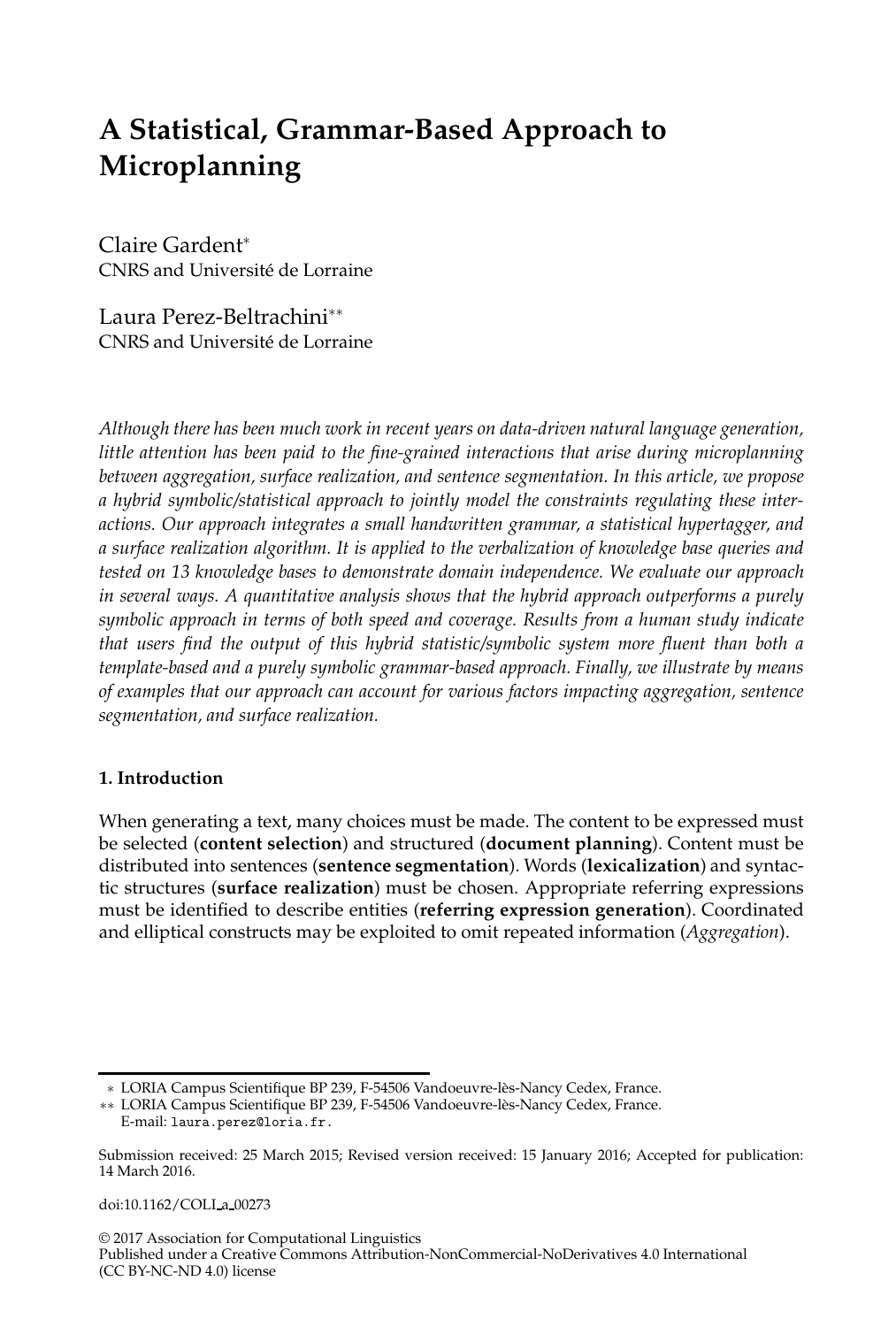These decisions interact and are subject to various constraints. Consider for instance the content sketched in Example (1). There are many ways of verbalizing this content<sup>1</sup> but the appropriate choice depends on the context. For instance, the elision form (1l-m) is only appropriate in a context where another sell literal is present (e.g.,  $\text{car}(x)$ ) sell(x,y) sportsCar(y) sell(x,z) trucks(z)). In this case, the repeated sell predicate can be elided (*A car dealer selling sports cars and trucks*).

| (1) | CarDealer $\sqcap \exists$ sell. (Truck)          |                                              |
|-----|---------------------------------------------------|----------------------------------------------|
|     | a. The car dealer should sell trucks.             | (Canonical Clause)                           |
|     | b. It should sell trucks.                         | (Canonical Clause with Pronominal Subject)   |
|     | c. and the car dealer should sell trucks          | (And S-Coordination)                         |
|     | $d.$ and it <sub>0</sub> should sell trucks       | (And S-Coordination with Pronominal Subject) |
|     | e. The car dealer who should sell trucks          | (Subject Relative)                           |
|     | f. The car dealer $()$ and who should sell trucks | (And Subject Relative)                       |
|     | g. The car dealer (), who should sell trucks      | (Comma Subject Relative)                     |
|     | h. The car dealer selling trucks                  | (Gerund)                                     |
|     | i. The car dealer () and selling trucks           | (And Gerund)                                 |
|     | $i$ . The car dealer $()$ , selling trucks        | (Comma Gerund)                               |
|     | k. trucks which the car dealer sells              | (Object Relative Clause)                     |
|     | 1. The car dealer (selling $\ldots$ ) and trucks  | (And NP)                                     |
|     | m. The car dealer (selling ), trucks              | (Comma NP)                                   |
|     |                                                   |                                              |

There are both soft and hard constraints regulating the choice of a given verbalization. A clause starting with a comma must be complemented by one starting with a coordination (Examples (2)a–b) and an elided clause must follow its source clause (Examples (2)c–d). These are hard, grammatical, constraints in that violating them yields sub-standard text.

(2) a. *The car dealer should sell trucks, provide sports cars, and be located in France.* b. ⋆ *The car dealer should sell trucks, provide sports cars, be located in France.* c. *A car dealer selling trucks and sports cars* d. ⋆ *A car dealer and sports cars selling trucks*

On the other hand, many syntactic and linear ordering choices are regulated by soft constraints—that is, yield text of variable acceptability. Thus, although both sentences in Example (3) are grammatical, Example (3a) is arguably better English than Example (3b).

(3) a. *I am looking for a teaching assistant who is employed by the University, who teaches English, and who has a PhD* b. *? I am looking for a teaching assistant employed by the University, who teaches English and having a PhD*

In this article, we present a hybrid symbolic/statistical approach designed to handle the interactions between surface realization, sentence segmentation, and aggregation. In this approach, hard constraints are encoded by the grammar (e.g., the constraints encoding the interactions beween comma and coordination conjunctions) while soft

<sup>1</sup> As shall be discussed in Section 3, our approach was developed for generating user queries on knowledge bases. In this context, we choose to include the *should* modality in the verbalization of a binary relation thus capturing the intention of the user. Hence the unusual modal verbalizations. Nothing hinges on this though and, in our approach, generating the simpler non-modal form (for example, *The car dealer sells trucks*) is a simple matter of modifying the grammar trees to remove the modal particle.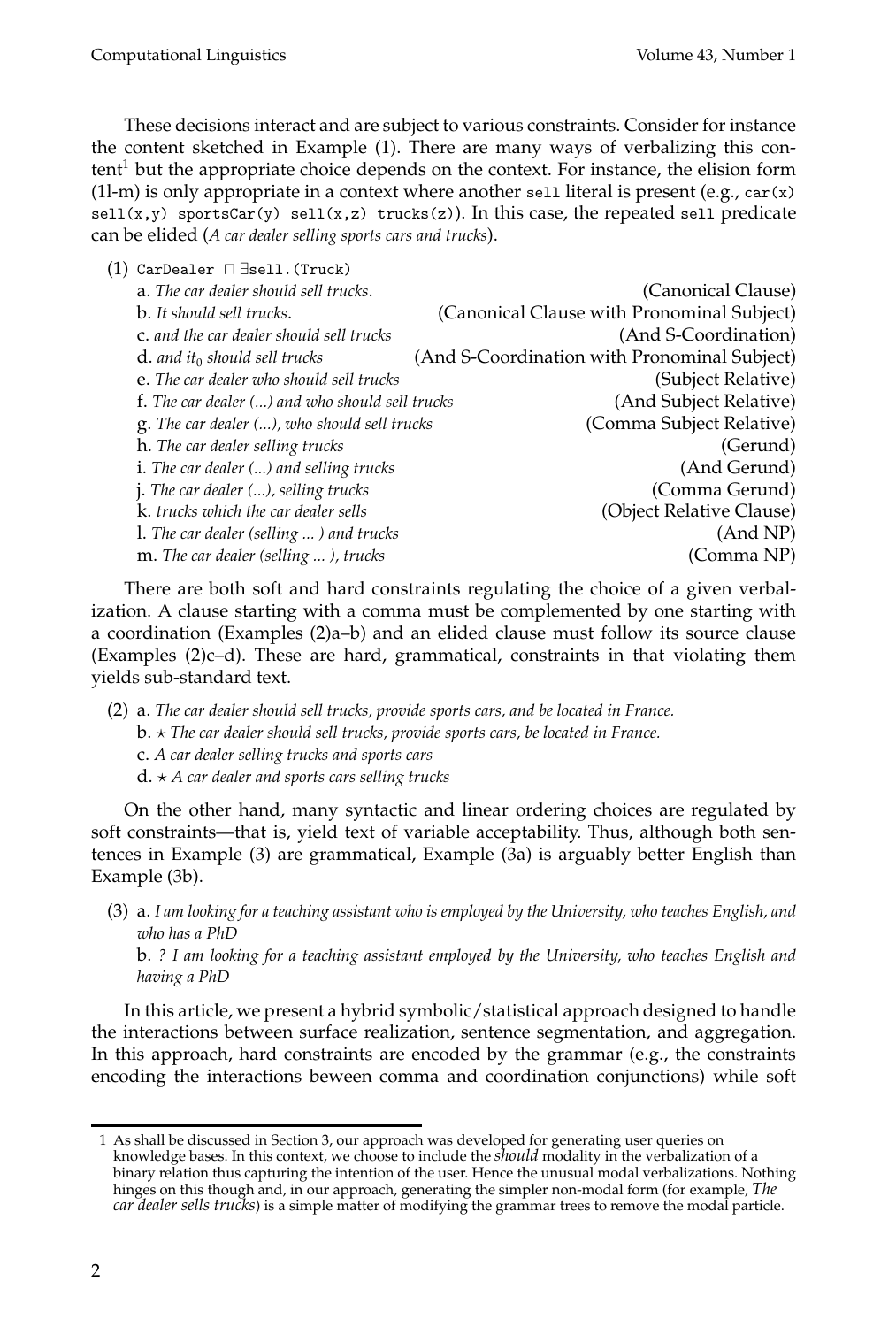constraints (e.g., constraints on linear order) are modeled statistically using a linear Conditional Random Field hypertagger.

To illustrate the workings of our approach, we consider a Natural Language Generation (NLG) setting where content selection and linearization are given, namely, the verbalization of Knowledge Base (KB) queries in the context of the Quelo Natural Language (NL) user interface to knowledge bases (Franconi, Guagliardo, and Trevisan 2010b). For instance, given the query in Example (4a), we seek to generate a verbalization of this query such as in Example (4b).

(4) a. NewCar ⊓ ∃exteriorColor.Beige ⊓ ∃hasCarbody.UtilityVehicle ⊓ ∃runOn.NaturalGas ⊓ ∃locatedInCountry.Country

b. *I am looking for a new car whose exterior color should be beige and whose body style should be a utility vehicle. The new car should run on natural gas and should be located in a country.*

We compare our approach both with a template-based approach and with a symbolic, grammar-based approach and show that it improves performance in terms of both speed and output quality.

One distinctive feature of our method is that it is grammar-based. As expected, this allows for a detailed handling of syntactic and morpho-syntactic constraints (e.g, subject/verb agreement, verb tense, relative pronoun case). More interestingly, this also allows for the training of a "high level hypertagger" whose categories are not lexical or syntactic categories but general, more abstract, syntactic classes describing the surface realization of, for instance, a verb argument. This contrasts both with approaches to data-to-text generation that map meaning representations to sentences without assuming an intervening syntax (Konstas and Lapata 2012b, 2012a; Lu, Ng, and Lee 2009; Dethlefs et al. 2013), and with traditional supertagging approaches that operate on lexical categories, thereby requiring a large training corpus (Bangalore and Joshi 1999; Espinosa, White, and Mehay 2008).

Another important feature of our approach is that it is domain-independent and can be applied to any knowledge base independent of its domain. As we shall show in Section 4.3, because it relies on a generic grammar, an automatically induced lexicon, and a hypertagger trained on a small data-to-text corpus, our approach can be applied to any knowledge base independent of the domain it covers.

In sum, the main features of our approach to query generation are that:

- r it jointly models sentence segmentation, aggregation, and surface realization (cf. Sections 5 and 6)
- $\bullet$ the grammar-based approach provides abstract syntactic classes that capture linguistic generalizations (e.g., subject relative clause), thereby allowing for learning with little training data (cf. Sections 3 and 4)
- $\bullet$ it is domain-independent and does not require additional parallel data/text training corpus for porting to a new knowledge base (cf. Section 5)

Conversely, its limitations are threefold. First, it assumes a linearized input, which is not a standard usecase in terms of NLG applications.<sup>2</sup> Second, because it uses a handcrafted grammar, it does not straightforwardly extend to application domains such

<sup>2</sup> This is not necessarily a strong limitation as, for example, trees can be linearized and a similar

hypertagging approach could be used to filter the initial search space using this linearized representation.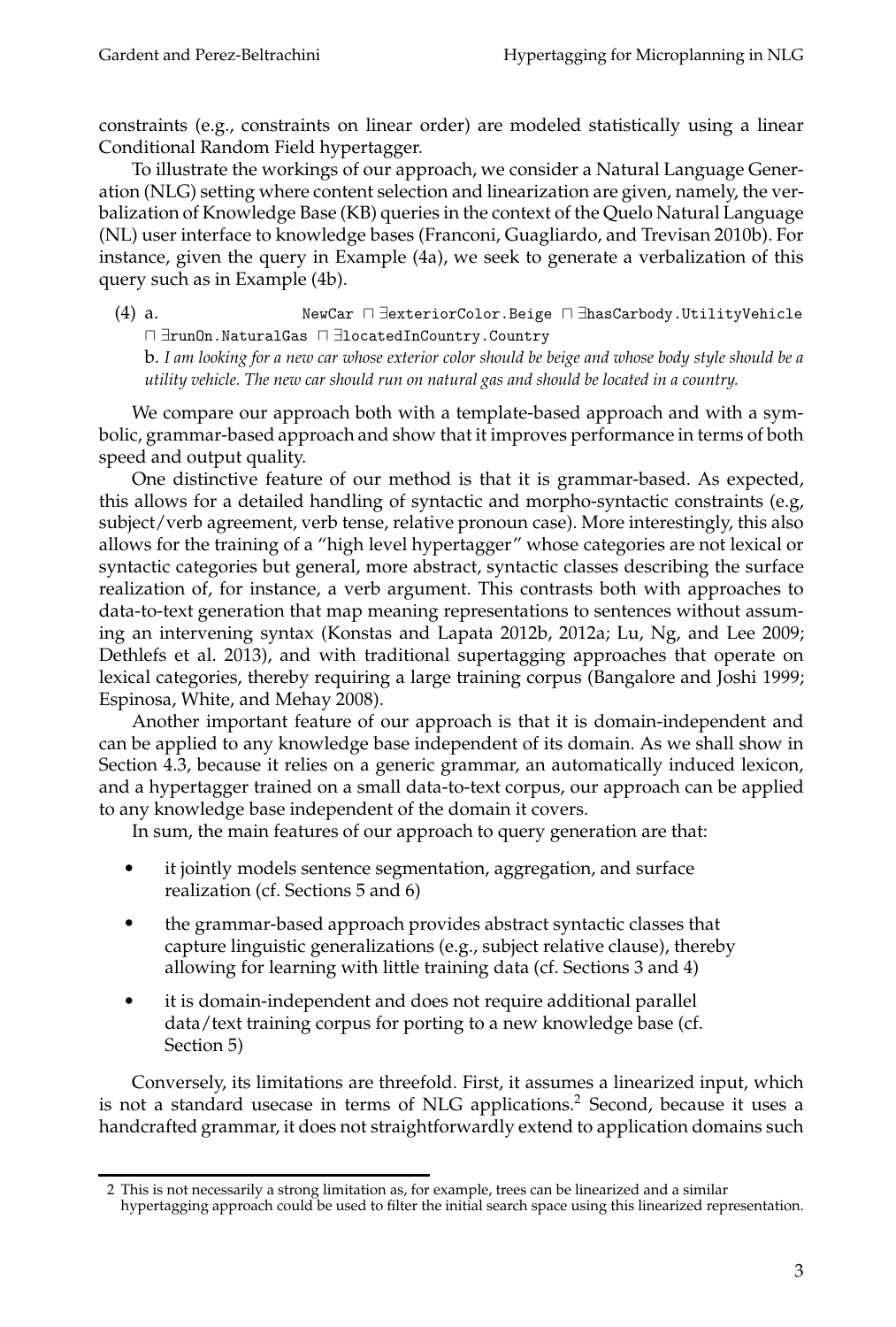as geography database queries, robocup coaching advice, and weather reporting where the matching between text and data is much more complex than in the application we consider. Third, it is limited to a restricted fragment of description logic (conjunctive tree shape queries) and can therefore not directly account for applications and knowledge base queries involving more complex semantic representations.

The article is structured as follows. Section 2 summarizes related work on joint models for microplanning. Section 3 describes the query generation task and the NLG architecture we developed. Sections 4 and 5 present the experimental set-up used for the evaluation and the results obtained. Section 6 provides a qualitative analysis of the generated output by showing examples of interactions between aggregation, sentence segmentation, and surface realization that were correctly accounted for by our approach. Section 7 concludes with pointers for further research.

#### **2. Related Work**

Earlier rule-based work on microplanning NLGs has explored various ways of combining lexicalization, surface realization, and aggregation in architectures ranging from integrated systems where all decisions are made simultaneously (Appelt 1982) to strictly sequential pipelines (Reiter, Dale, and Feng 2000). Although the sequential approach is easier to develop and to maintain, it cannot easily account for the interactions that are known to exist between the various modules (Danlos 1987). A sequential approach can in fact induce a "generation gap" (Meteer 1990) whereby generation fails because a choice made earlier in the pipeline conflicts with the constraints of a module occurring further down the pipeline. Moreover, taking individual decisions at different sub-tasks in a sequential manner might lead to suboptimal solutions (Marciniak and Strube 2005). On the other hand, symbolic joint approaches to microplanning lack in robustness and efficiency. They also require much time and expertise to develop the various linguistic resources (grammar, lexicon, text plans, etc.) they are based upon.

In previous work on sentence planning, Walker, Rambow, and Rogati (2001) therefore proposed a trainable sentence planner (called SPoT) that addresses the interactions occurring between content ordering, lexicalization, and aggregation. SPoT is part of a dialog system in the travel domain, which was later on extended to provide restaurant information (SPaRKy; Walker et al. 2007). In this approach, each input dialog act is assigned a syntactic structure (DSyntS, Deep Syntactic Structure; Mel' ˇcuk 1988) and then alternative ways of combining them into one or several sentences are explored. To this end SPoT proceeds in two steps. First, a number of random alternative sentence plans is generated using a set of clauses combining operations and handcrafted heuristics. Second, a ranking function learned from a corpus of sentence plans annotated with human ratings is applied to score the sentence plans generated in the first step. SPaRKy is based on SPoT's two-step sentence plan generation and ranking approach, but additionally incorporates rhetorical structure in the generated sentence plans.

There are several differences with our approach. First, the SPaRKy sentence planner generates different orderings of dialog acts, whereas in our case the order is enforced by the query linearization. Second, SPaRKy handles more complex text along with the choice of discourse connectives. Third, where SPaRKy uses a set of aggregation operations to specify clause-combinations, we model aggregation in the grammar, thereby accounting for the fact that, for example, coordinations and ellipses are subject to grammatical constraints.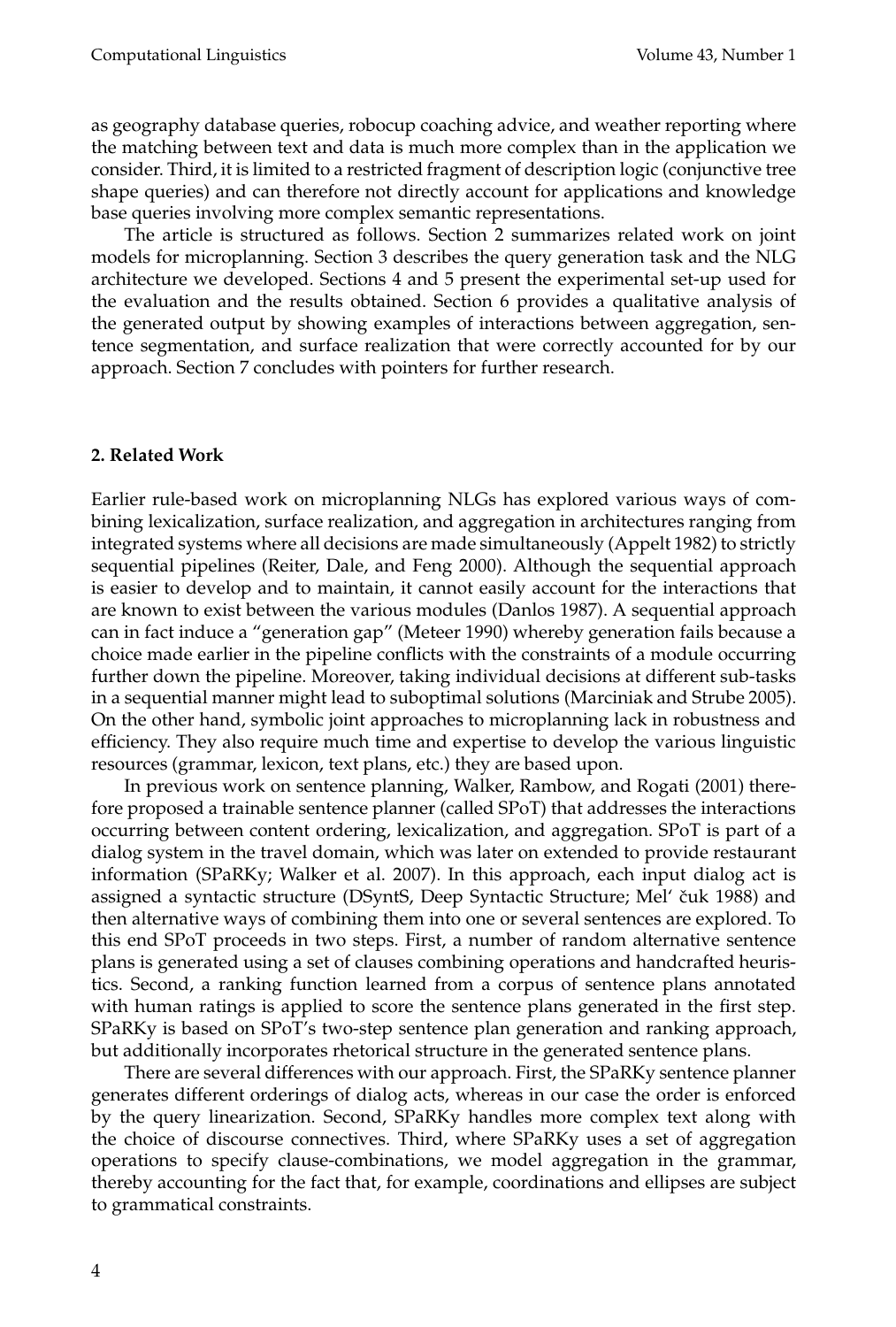Several joint, data-driven approaches have also been proposed to account for the multi-way interactions between various NLG modules and thus minimize the amount of expertise and manual work required.

The work of Konstas and Lapata (2012b, 2012a) departs from the sequential, statistical approach proposed by Angeli, Liang, and Klein (2010) for generation from databases and describes a generation model that jointly performs content selection, sentence planning, and surface realization. Given a corpus of database records and their textual descriptions, they induce a probabilistic context free grammar that captures the structure of the database and how it can be rendered into natural language. Generation then boils down to finding the best parse tree using the Viterbi algorithm. They evaluate their approach on three domains and obtain results competitive with the state of the art. Konstas and Lapata (2012b, 2012a), Lu, Ng, and Lee (2009), and Dethlefs et al. (2013) developed NLG systems trained on parallel corpora of text and databases such as Geoquery (880 training instances, queries of a geographic database), Robocup (1,539 instances, coaching advice to robots), WeatherGov (29,528 instances, weather forecasts), and ATIS (5,426 instances, air travel). Dethlefs et al. (2013) train their model on a corpus of restaurant recommendations.

These approaches often handle formal languages (e.g., sets of database records) and applications (e.g., coaching a robot or querying a geography database) that are much more complex than the simple language of entity description we focus on in this article; thus they differ from our work in two main ways. First, there is no systematic exploration of how aggregation and syntactic choices impact readability. Our handwritten grammar systematically captures the possible syntactic realizations of a given predicate, whereas the probabilistic grammar acquired by Konstas and Lapata (2012b, 2012a), for instance, will only encode the possible syntactic realizations of an input that can be learned from the training corpus. Second and more importantly, in all these approaches, the learned models are corpus-specific and adaptation to a new domain requires the construction of a new parallel corpus of meaning representations and natural language sentences. Konstas and Lapata's approach (2012b, 2012a) makes use of relatively large training corpora with respectively 1,539, 29,528, and 5,426 input/output pairs for each of the three domains considered. In contrast, we use 206 input/output pairs to train a hypertagging module that, together with a small handwritten grammar and an automatically induced lexicon, permits generating from arbitrary knowledge bases.

Zarrieß and Kuhn (2013) consider referring expressions, syntax, and word order and explore how different architectural set-ups account for their interactions. Using a corpus annotated with deep syntax and discourse referents, they develop a statistical approach that can map a deep syntax tree and a set of referents to a sentence. The approach combines a syntax generator mapping a deep to a shallow dependency tree, a referring expression generator, and a linearizer. They combine these three modules in different ways and examine how these different combination modes impact the generated text.

As in Konstas and Lapata (2012b, 2012a), in Zarrieß and Kuhn's approach (2013) the syntactic variations allowed for a given input are restricted to those learned from the parallel corpus of deep and shallow syntax. There is, for instance, no mapping from repeated or shared content to elided constructions or to relative clauses. More generally, whereas our grammar systematically encodes the various ways in which a proposition can be verbalized (e.g., using a relative clause or an elided clause) and uses these to support aggregation, Zarrieß and Kuhn use a limited set of learned transformations to map deep to shallow syntax. Empirically, another difference with our work is that whereas Zarrieß and Kuhn focus on the interactions between referring expressions, syntax, and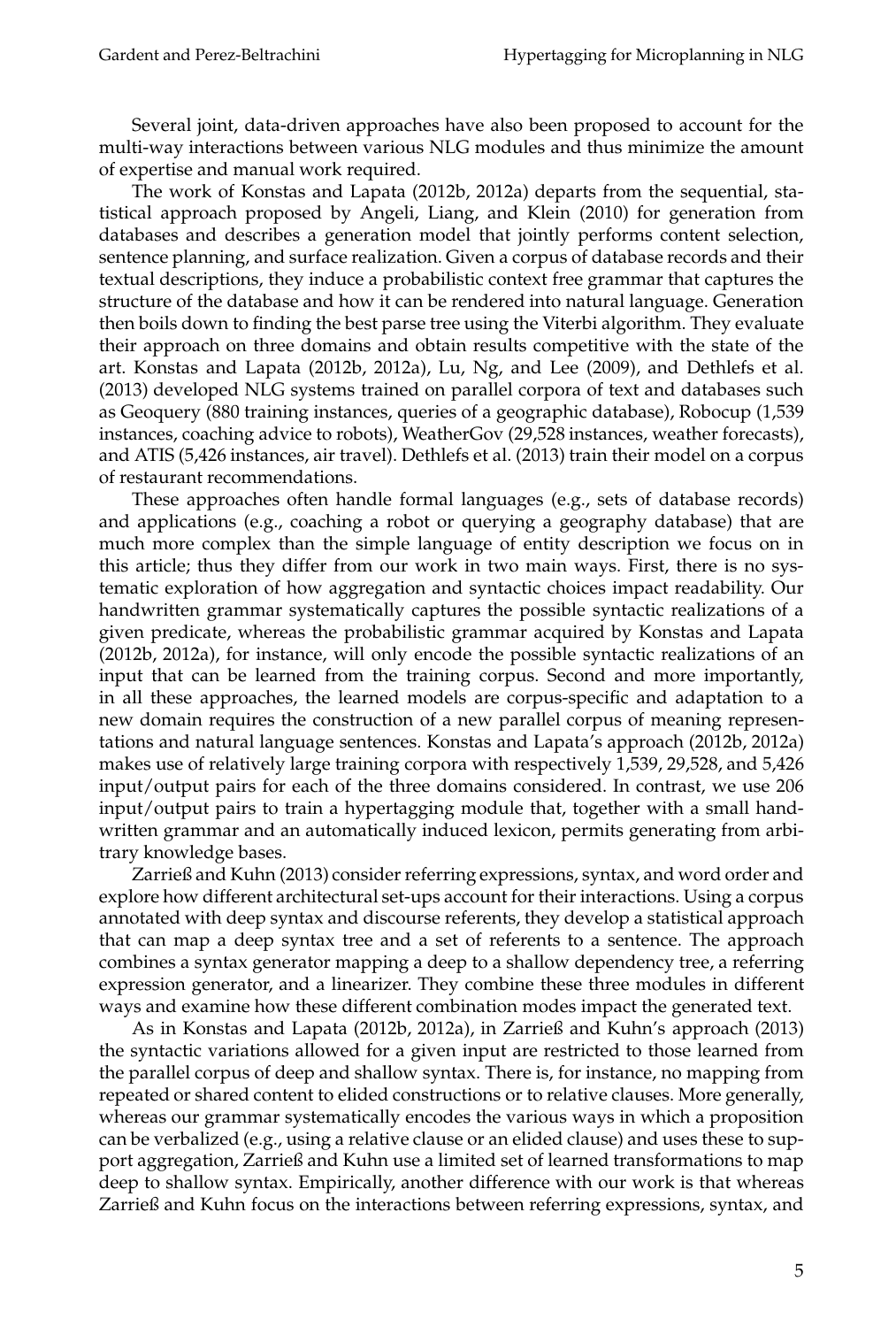word order, we work on the interactions between surface realization, aggregation, and sentence segmentation.

Lampouras and Androutsopoulos (2013) present a joint model for content selection, surface realization, and aggregation. Using Integer Linear Programming, they specify constraints designed to maximize the importance and the number of the selected facts so as to enhance informativeness while minimizing the number of selected entities to favor aggregation. They apply their approach to the task of verbalizing sets of OWL axioms and show that, in comparison to a handcrafted NLG system, their approach provides more compact text with no deterioration in text quality.

This approach is similar to ours in that it focuses on modeling the interactions between aggregation and surface realization. There are two main differences, however. A first main difference is that we model surface realization and aggregation using a grammar. Language naturally allows for aggregation. Relative clauses, shared subject construction, ellipsis, and coordination are all means of factoring out common content. By using a grammar that describes these phenomena, we directly account for the interaction between surface realization and aggregation. In contrast, Lampouras and Androutsopoulos (2013) make use of word-specific sentence plans for surface realization and of ad hoc sentence plan combining rules for aggregation. A second difference is that whereas, in our approach, syntax and aggregation choices are guided by a hypertagger trained to predict the best sequence of syntactic constructs for a given input, in Lampouras and Androutsopoulos the aim is to systematically minimize the length of the output, that is, to maximize aggregation. That is, we allow for various ways of aggregating a given content into different sentences and select one based on linguistic and semantic criteria, whereas Lampouras and Androutsopoulos (2013) select the aggregated sentences based solely on sentence length.

In sum, our approach differs from previous work in two main ways. First, it focuses on providing a joint model for the interactions between surface realization, aggregation, and sentence segmentation. In contrast, previous joint approaches have focused on the interactions between content selection, sentence planning, and surface realization (Konstas and Lapata 2012b, 2012a); referring expressions, syntax, and word order (Zarrieß and Kuhn 2013); or content selection, lexicalization, and aggregation (Zarrieß and Kuhn 2013). Second, this joint model is based on a generic grammar that systematically captures the possible syntactic realizations of a proposition. In contrast, previous approaches only account for some of the possible syntactic variations using ad hoc templates (Lampouras and Androutsopoulos 2013) or transformation rules learned from annotated corpora (Zarrieß and Kuhn 2013).

### **3. Grammar-Based Query Generation**

We start by defining the generation task (Section 3.1) and the semantic input it starts from (Section 3.2). We then describe the architecture of our generator (Section 3.3).

### **3.1 The Generation Task**

In Natural Language Interfaces to knowledge bases, NLG has been shown to successfully assist the user by allowing her to formulate a knowledge base query while knowing neither the formal query language nor the content of the knowledge base being queried (Franconi, Guagliardo, and Trevisan 2010a, 2010b; Franconi et al. 2011a, 2011b). This is because, when using a natural language interface to knowledge bases, the user never sees the formal query. Instead, at each step in the query process, the generator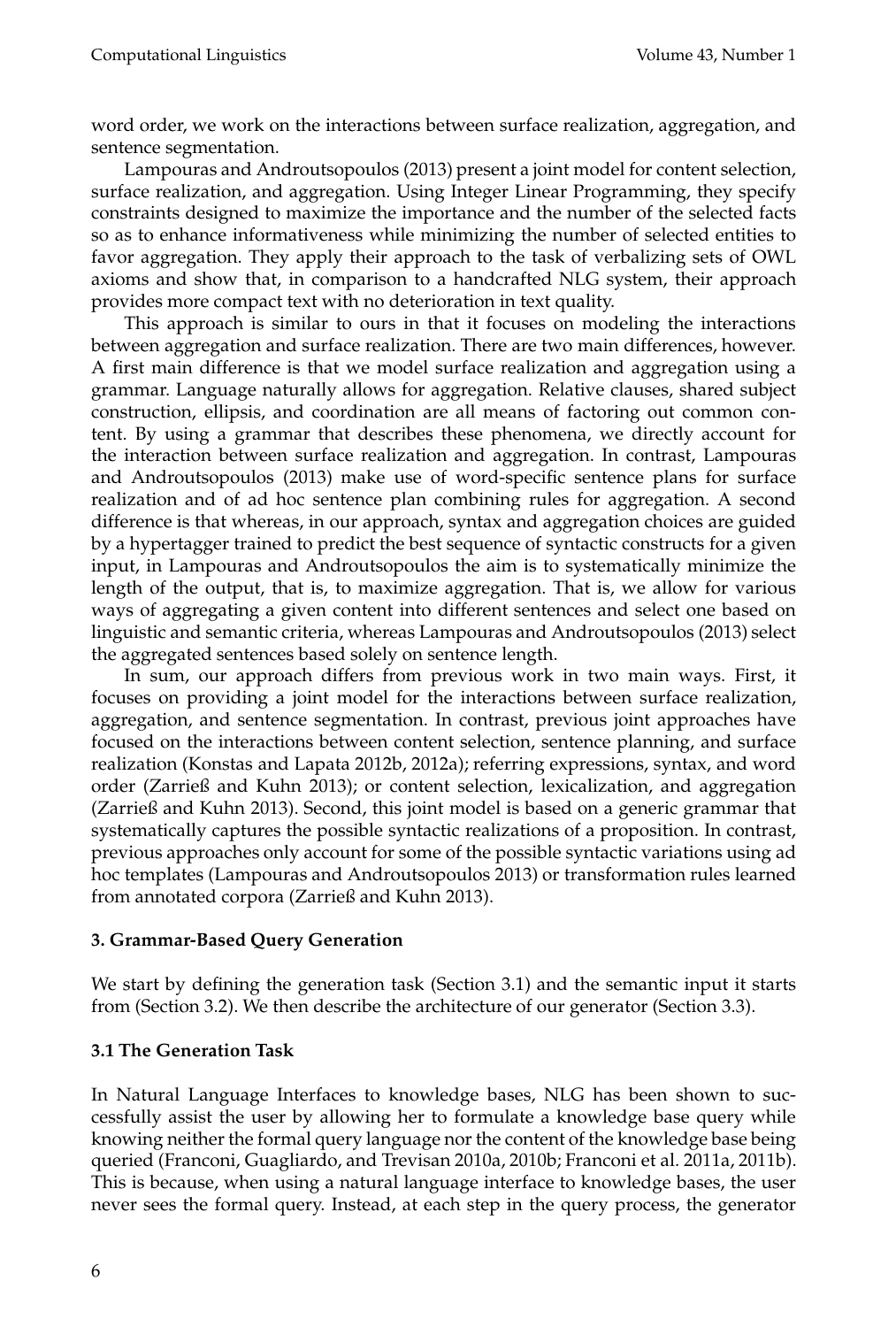verbalizes all extensions of the current query that are computed by the reasoning system to be plausible extensions of this query given the knowledge base under consideration.<sup>3</sup> The user then chooses from among the set of generated natural language queries the query she intends. She can also modify the current query by adding, deleting, or substituting content.

In practice, the user query is specified in an interactive process as follows. The system starts by proposing an empty query  $q_0$  and a set of possible query extensions  $q_1^1 \ldots q_1^n$ . The user then chooses one of the proposed extensions  $(q_1^i$  with  $1 \leq i \leq n$ ), which triggers another proposition by the system of a set of possible extensions  $q_2^1 \ldots q_2^n$  given  $q_1^i$ . At each step in the query specification process, the system displays, not the formal query, but its natural language verbalization as produced from the formal query by the NLG engine. The following shows an example sequence of interactions that leads to the specification of the query *MarriedMan*. The formal language used to represent queries is that of conjunctive tree–shaped queries and is defined in the following section.

| (initial query)          | (5) a. I am looking for <b>something</b>                   |  |
|--------------------------|------------------------------------------------------------|--|
|                          |                                                            |  |
| (substitute concept)     | b. I am looking for <b>a man</b><br>Man                    |  |
| (add compatible concept) | c. I am looking for a <b>young</b> man                     |  |
|                          | Man $\Box$ Young                                           |  |
| (add relation)           | d. I am looking for a young man who is married to a person |  |
|                          | Man $\sqcap$ Young $\sqcap \exists$ isMarried. (Person)    |  |
| (substitute selection)   | e. I am looking for a young married man                    |  |
|                          | MarriedMan $\sqcap$ Young                                  |  |
| (delete concept)         | f. I am looking for a married man                          |  |
|                          | MarriedMan                                                 |  |

# **3.2 The Generation Input**

Following Franconi, Guagliardo, and Trevisan (2010a, 2010b) and Franconi et al. (2011a, 2011b), we assume a formal language for queries that supports the querying of various knowledge and databases independently of their specification language. This language, called the language of tree-shaped conjunctive queries, is a minimal query language that is shared by most knowledge representation languages and is supported by Description Logic reasoners. Specifically, the Query Tool formal framework (Guagliardo 2009) defines a **tree-shaped conjunctive query** as a labeled tree whose edges are labeled with relations and whose nodes are labeled with a variable and a non-empty set of concept names. Each node of the query tree can be expressed as a concept of a Description Logic  $\mathcal L$  using atomic concept instantiation, existential restriction, and conjunction. Given a knowledge base K over a set of relations **R** and a set of concepts **C**, a concept in  $\mathcal{L}$  is defined as *S* ::= *C* | ∃*R*.(*S*) | *S*  $\Box$  *S* where *R* ∈ **R**, *C* ∈ **C**,  $\Box$  denotes conjunction, and  $\exists$ is used for existential restrictions.

Figure 1 shows an example query tree together with the concept associated with its root node.

Informally, the input query is a directed tree where each edge is labeled with exactly one binary predicate and each node is labeled with one or more unary predicates. Such

<sup>3</sup> See Franconi et al. (2011a, 2011b), and Perez-Beltrachini, Gardent, and Franconi (2014) for a more detailed description of how these extensions are computed.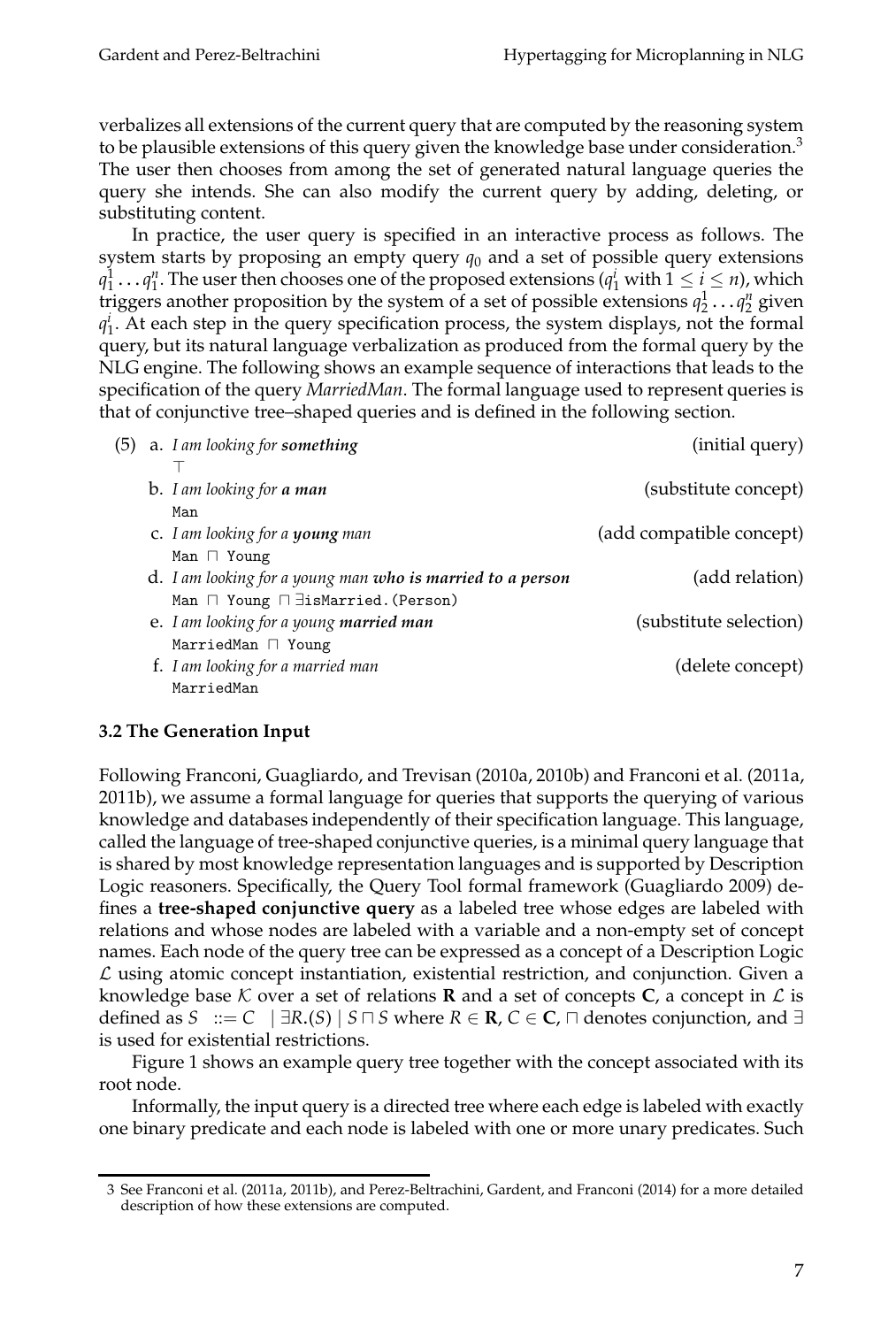#### Computational Linguistics Volume 43, Number 1



Course ⊓ ∃ belongsTo.Module ⊓ ∃ taughtBy. (Professor ⊓ Researcher ⊓ ∃ supervises.ResearchProject)

#### **Figure 1**

Example of query tree.

a tree encodes a first-order logic query in which the root node represents a free variable; each other node represents a distinct, existentially quantified variable; and the label R of an edge directed from node *x* to node *y* represents a formula R(*x*, *y*). Each label C of a node *x* represents a formula C(*x*).

Although tree-shaped conjunctive queries allow for efficient reasoning, their limited expressivity restricts the range of semantic and linguistic phenomena that can be covered. No negations, no disjunctions, and no universal quantifications may appear. Moreover, it is tree-shaped; hence no variables may appear twice as the second argument of a binary predicate. In practice, the natural language fragment that can be generated from such input is restricted to those cases where there is no coreference between the second argument of two binary relations (e.g., *John hates and Peter likes the new car*), no universal quantification (e.g., *All yogi are vegetarian*), and no negation or modality (e.g., *Not all yogi are vegetarian, Most yogi are vegetarian, Yogi might be vegetarian*).

As mentioned in the Introduction, during natural language generation, document planning structures and orders the input that will be passed on to the microplanning stage. In the context of the Quelo NL interface to knowledge bases, document planning consists in linearizing the tree-shaped conjunctive query that forms the input to surface realization in such a way that this linearization matches the order in which the user specified her query. This is enforced by first, using the order in which the user applies the query update operations (add, substitute, delete) to induce an order on the treeshaped query (e.g., if a relation  $r_2$  is added by the user after a relation  $r_1$ , the edge labeled with  $r_1$  will appear to the left of the edge labeled with  $r_2$  in the query tree) and second, traversing the resulting tree in a depth-first, left-to-right fashion.<sup>4</sup>

The motivation for this particular choice of linearization is that, for cognitive reasons, the natural language query generated by the system should deviate as little as possible from the order in which the query is being built by the user. By constraining the linearization of this formal query to match the order in which the user formulates her query, the system provides a linearization information that can then be used by the surface realizer to adequately constrain the word order of the generated natural language query. Note that these two steps (linearization of the input and surface realization) are independent of each other. While the input to surface realization is ordered, it is still

<sup>4</sup> See Franconi, Guagliardo, and Trevisan (2010a) for a formal definition of the strict total order jointly imposed on the input query by the user operations and by the tree traversal.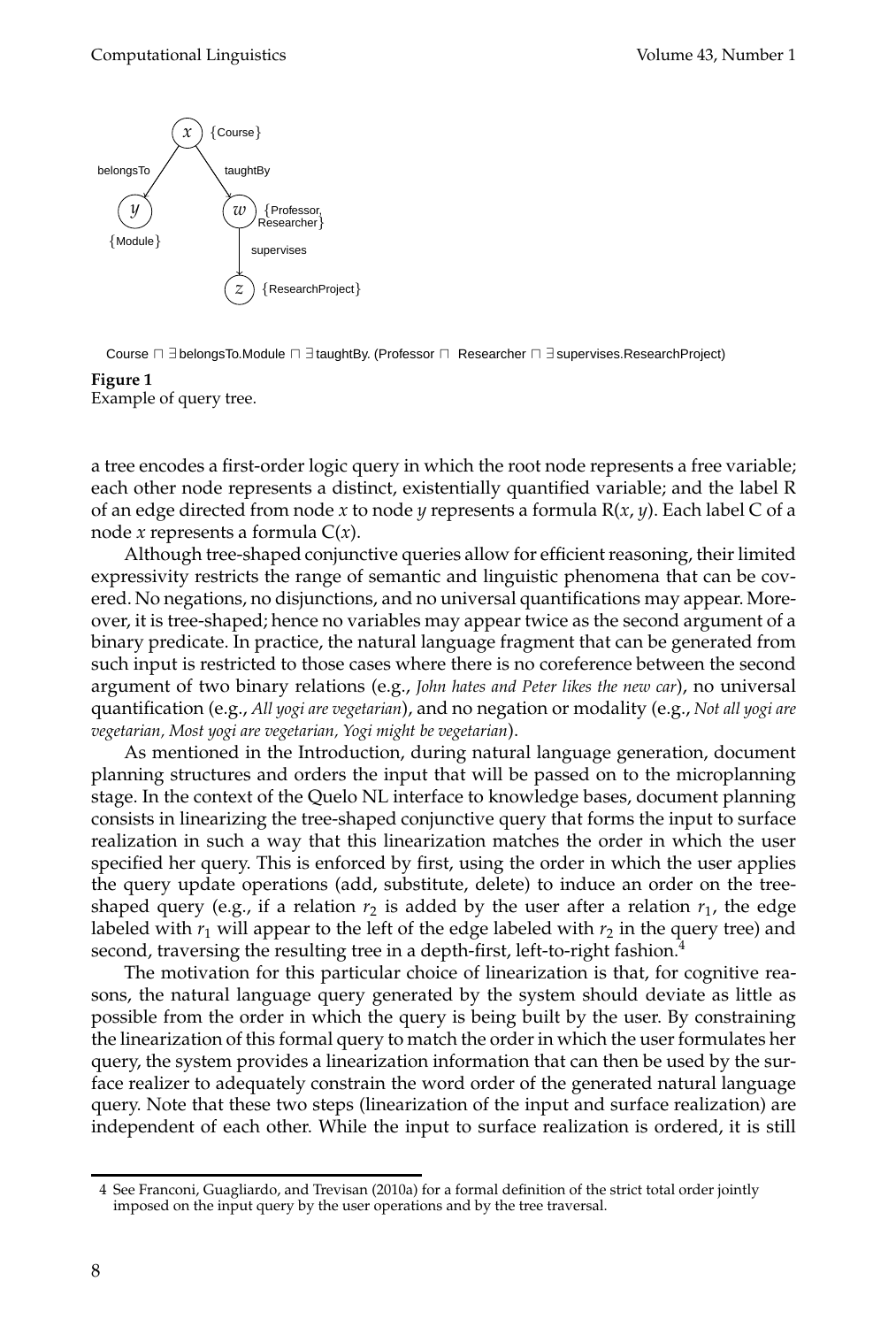possible to generate a sentence whose word order does not match the order of the input. For instance, given the input Course ⊓ ∃taughtBy.(Professor), our surface realizer can generate both the active (*The course should be taught by a professor*) and the passive (*A professor should teach the course*). To favor generated sentences whose surface order matches the order of the linearized input, we use a customized scoring function that computes a word order cost capturing the deviation between the input and the generated sentence order.<sup>5</sup>

To generate from a tree-shaped conjunctive query, we first linearize the query as described above. For instance, the tree shaped query shown in Figure 1 is linearized as shown in Example (6a).

We then map this linearized formula to the format expected by our surface realizer by making explicit the arguments of concepts and relations using variables. For instance, Example (6a) is mapped to Example (6b).

- (6) a. Course ⊓ ∃belongsTo.Module ⊓ ∃taughtBy.(Professor ⊓ Researcher ⊓ ∃supervise.ResearchProject)
	- b. {*Course(x), belongsTo(e1, x, y), Module(y), taughtBy(e2,x,w), Professor(w), Researcher(w), supervise(e3, w, z), ResearchProject(z)*}

# **3.3 The Generation Architecture**

Our generation system consists of four modules:

- An automatically derived lexicon that associates relations and concepts with lexicalized grammatical structures;
- A symbolic, handwritten grammar that specifies these grammatical structures and encodes hard grammaticality constraints;
- A statistically trained hypertagger that filters the initial search space of the generator by applying soft statistical constraints learned from a small parallel data-to-text corpus; and
- A surface realization algorithm that generates the space of possible outcomes licenced by the lexicon, the hypertagger, the grammar, and a given input.

*3.3.1 Lexicon.* The lexicon and the grammar describe the possible lexicalizations and surface realizations of KB concepts and relations. Figure 2 shows an example of a lexical entry and the corresponding grammar unit.

Lexical entries relate KB relations (here the equippedWith relation) and words (here the (co)anchors, *should, be, equipped*, and *with*) to grammar units, that is, to trees and semantic schemas (here, the right-hand side of Figure 2). During generation, the relation is used to instantiate the predicate variable *R* in the semantic schema *R*(*E*, *A*, *B*) and the Anchor value (*equipped*) to anchor the tree, that is, to label the terminal node marked with the anchor sign  $(\diamond)$ . Similarly, each Coanchor equation will be used to label the terminal node with the corresponding name. For example, the strings *should, be*, and *with* will be used to label the terminal nodes named *V*1, *V*2, and *P*, respectively.

<sup>5</sup> See Perez-Beltrachini, Gardent, and Franconi (2014) for more details on this scoring function.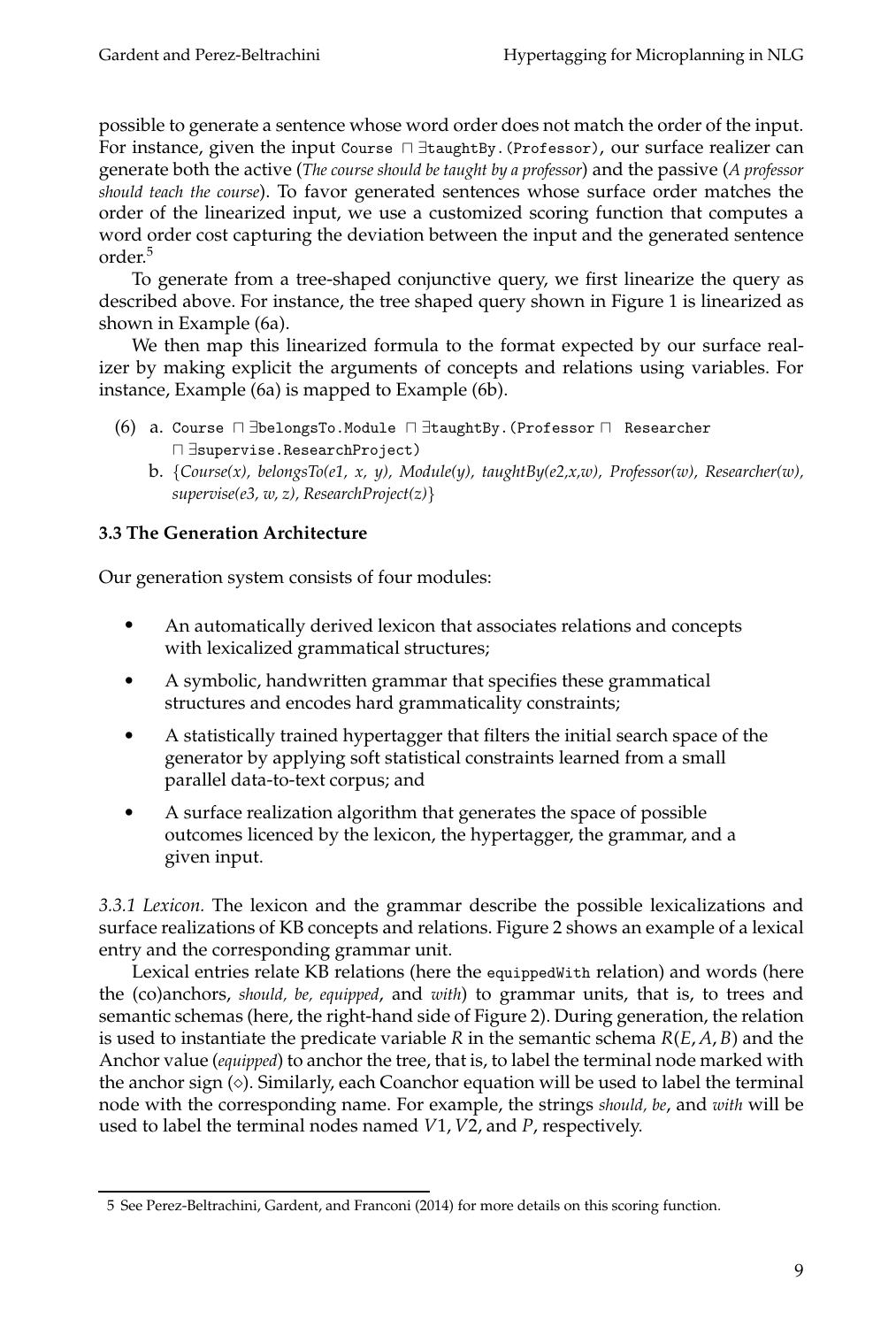

#### **Figure 2**

FB-LTAG tree and Lexical Entry for the relation equippedWith. Lexical selection "anchors" the anchor node (marked with  $\diamond$ ) of the TAG tree with the anchor specified by the lexical entry (here, *equipped*) and instantiates its predicate variable *R* to its semantics (here, equippedWith). Coanchors label the terminals named with the corresponding names (e.g., *should* labels the V node called *V*1 ).

As mentioned in the introduction, we automatically derive lexicons from knowledge bases using the approach described in Trevisan (2010). In brief, this approach consists of tokenizing and part-of-speech (PoS) tagging relation and concept names with a customized tokenizer and PoS tagger. A set of hand-defined mappings is then used to map PoS sequences to TAG trees. The resulting lexicon maps the concepts and relations of each input KB to one or more grammar units (pair of semantic and tree schema), each unit capturing a possible lexical and/or syntactic verbalization of the corresponding concept/relation. For instance, for the relation equippedWith, the lexicon extraction procedure will create 16 lexical entries, each corresponding to a mapping of the equippedWith relation to a different syntactic verbalization. Examples of these verbalizations and the corresponding tree names are shown in Table 1 later in the article (first two columns).

When tested on a corpus of 200 ontologies, this approach was shown by Trevisan (2010) to provide appropriate verbalization templates for about 85% of the relation identifiers present in these ontologies. A total of 12,000 relation identifiers were extracted from the 200 ontologies, and 13 syntactic templates were found to be sufficient to verbalize these relation identifiers (see Trevisan [2010] for more details on this evaluation).

Thus, in general, the lexicon extraction method proposed by Trevisan (2010) provides a generic procedure for automatically lexicalizing ontological data. Although more sophisticated methods could be used to improve both coverage and output quality, we focus here on the interactions between surface realization, sentence segmentation, and aggregation (rather than lexicalization) and leave the question of a better and more complete lexicalization method for further research.

*3.3.2 Grammar.* Following Gardent and Kow (2007), we use a Feature-Based Lexicalized Tree Adjoining Grammar (FB-LTAG) augmented with a unification based semantics for generation. For a precise definition of FB-LTAG, we refer the reader to Vijay-Shanker and Joshi (1988). In essence, a FB-LTAG is a set of elementary trees whose nodes are decorated with feature structures and that can be combined using either substitution or adjunction to produce phrase structure trees (also called derived trees). Substitution of tree  $\gamma_1$  at node *n* of the derived tree  $\gamma_2$  rewrites *n* in  $\gamma_2$  with  $\gamma_1$ . *n* must be a substitution node (marked with a down arrow). Adjunction of the tree β at node *n* of the derived tree  $γ$ <sub>2</sub> inserts β into  $γ$ <sub>2</sub> at *n* (*n* is spliced to "make room" for β). The adjoined tree must be an auxiliary tree, that is, a tree with a foot node (marked with a star) and such that the category of the foot and of the root node is the same. In TAG, each derived tree is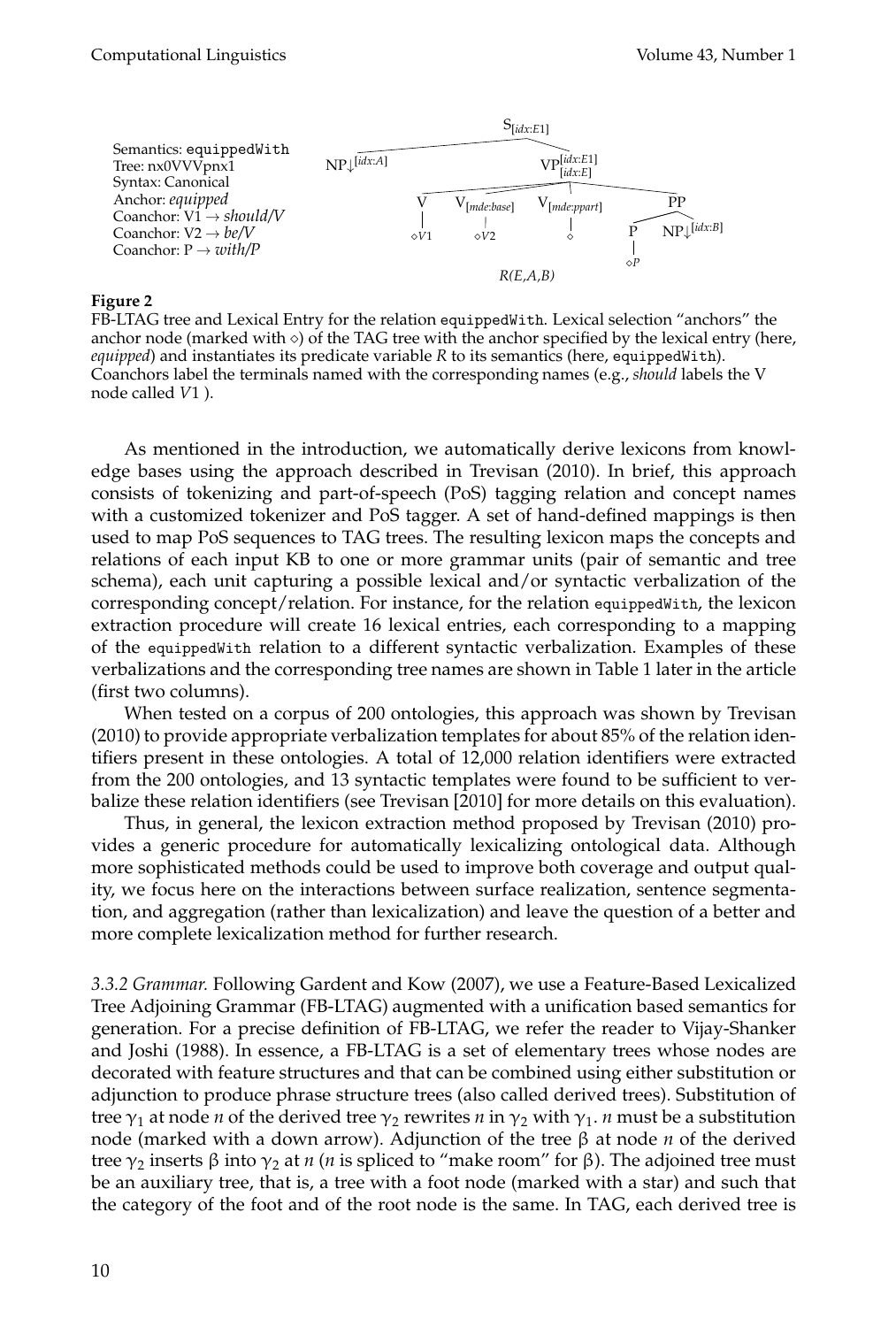described by a unique derivation tree that records the elementary trees involved in the construction of this tree, together with the combining operations applied.

As illustrated in Figure 2, in a FB-LTAG with unification semantics, each tree is associated with a semantics, and shared variables between syntax and semantics ensure the correct mapping between syntactic and semantic arguments. When trees are combined, the semantics of the resulting derived tree is the union of their semantics modulo unification.

Figure 3 shows an example toy FB-LTAG with unification semantics. The dotted arrows indicate possible tree combinations (substitution for *car*, adjunction for *coupé*). As the trees are combined, the semantics is the union of their semantics modulo unification. Thus, given the grammar and the derivation shown, the semantics of *It sells a car, a coupé*. is as shown—namely,  $self(a,d,c)$ , car(c), coupe(c) or equivalently  $\exists$  sell.(Car  $\sqcap$  Coupe).

*3.3.3 Chart-Based Surface Realization.* For surface realization, we combine the chart-based algorithm described in Gardent and Perez-Beltrachini (2010) and Perez-Beltrachini, Gardent, and Franconi (2014) with a hypertagger filtering the initial search space. This algorithm proceeds in five main steps as follows.

- Given the input linearized query, hypertagging predicts *n* best sequences of grammar units. These grammar units are either FB-LTAG trees from the grammar or more abstract syntactic classes such as **subject relative** (SubjRel).
- Lexical Selection retrieves from the grammar all lexical entries whose semantics subsumes the input semantics and that are consistent with the hypertagger filter. The grammar trees selected by these lexical entries are grounded with both the lexical and the semantic information contained in these entries.
- Tree Combination: Substitution and adjunction are applied on the set of selected trees and on the resulting derived trees until no further combination is possible.
- Sentence Extraction: All syntactically complete trees that are rooted in S and are associated with exactly the input semantics are retrieved. Their yields provide the set of generated (lemmatized) sentences.
- Morphological Realization: Lexical look-up and unification of the features associated with lemmas in the generated lemmatized sentences yields the final set of output sentences.



*sell(a, d, c), car(c), coupe(c)*

**Figure 3**

Derivation and semantics for *It sells a car, a coupé*.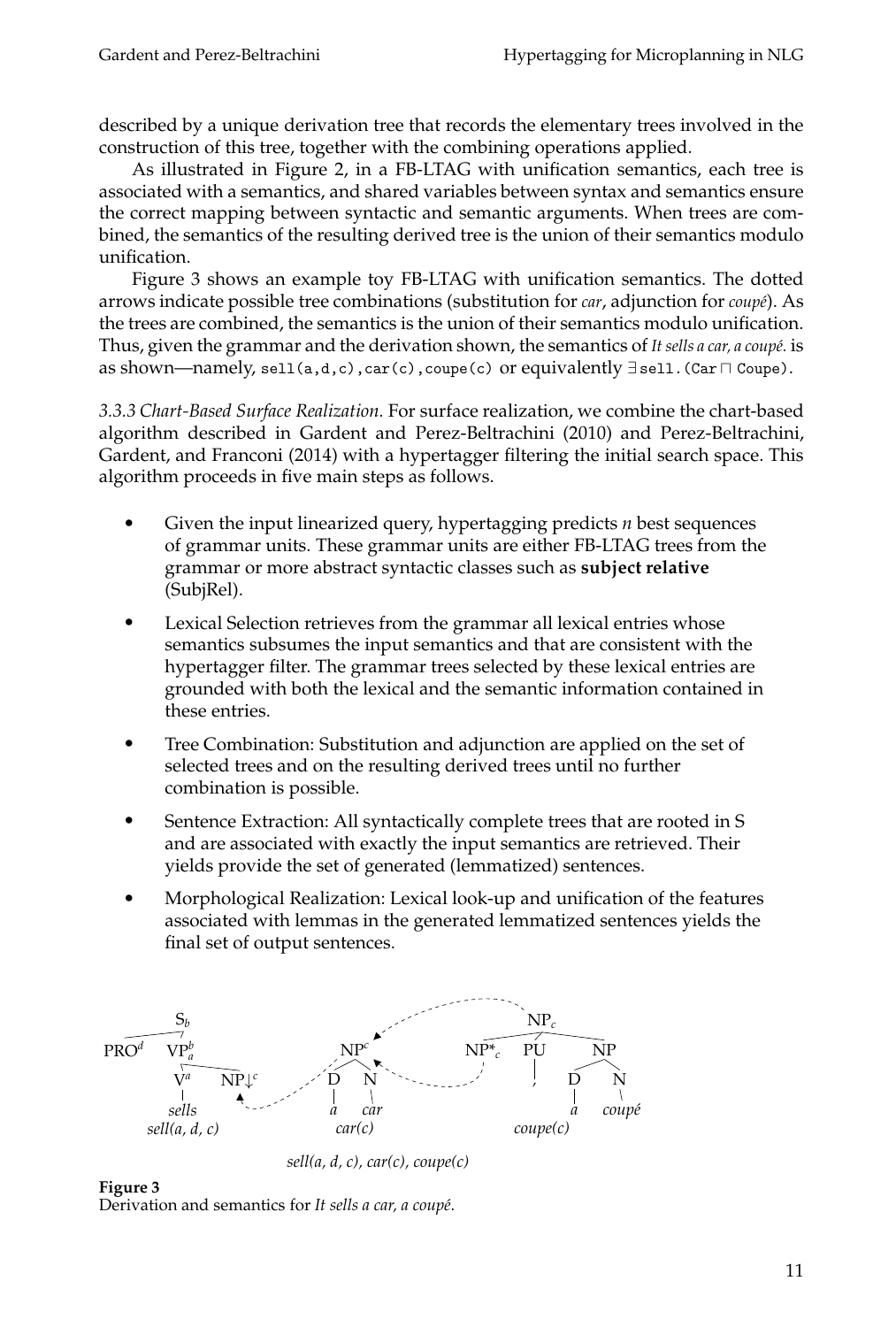For instance, given the linearized query in Example (7a), hypertagging might yield the two best sequences of hypertags (TAG tree names) shown in Example (7b). Given this, lexical selection will select the three trees shown in Figure 3, together with the relative clause tree betanxBEnx for the relation symbol coupe. Tree combination will then produce two complete phrase structure trees whose yield will be the lemmatized sentences *PRO sell a car, a coupé* and *PRO sell a car which be a coupé*. Finally, morphological realization will transform these lemmatized sentences into *It sells a car, a coupé* and *It sells a car which is a coup´e*.

(7) a. ∃sell.(Car ⊓ Coupe) b. PRO0VVnx1 nx betanxPUnx PRO0VVnx1 nx betanxBEnx c. *sell(a, d, c), car(c), coupe(c)*

*3.3.4 Hypertagging.* Supertagging and hypertagging (Espinosa, White, and Mehay 2008) are preprocessing steps to parsing and surface realization that assign likely categories to the input based on contextual information. Supertagging was first introduced by Bangalore and Joshi (1999) to assign likely categories to words before parsing begins, thereby reducing the initial search space. They showed that supertagging speeds up parsing times considerably. Likewise, Curran, Clark, and Vadas (2006) and Clark and Curran (2004) showed that supertagging leads to extremely efficient Combinatory Categorial Grammar parsing and Espinosa, White, and Mehay (2008) showed that hypertagging can achieve substantial improvements in realization speed with superior realization quality.

Similarly, we use hypertagging to improve efficiency. Importantly however, we also use hypertagging to monitor several of the choices that need to be made during the microplanning stage of generation.

Contrary to parsing, where supertagging aims to identify a single correct sequence of PoS tags for the input string, in surface realization there may be several sequences of grammar units that all lead to correct output sentences. However, these sentences may be more or less fluent. In our approach, hypertagging helps predict the sequences of grammar trees that yield the most fluent sentences. It helps decide when to use an ellipsis or a coordination (aggregation); how to distribute the input data into clauses and sentences (sentence segmentation), and which syntactic form to use for a given relation in a given context (surface realization).

How does this work? As illustrated in Table 1, the trees of a TAG provide a detailed specification of both the lexicalization and the syntactic constructions licensed by a given semantic literal. For instance, the nx0VVnx1 tree describes the syntactic structure of a transitive verb occurring in a canonical clause (e.g., *The car dealer should sell trucks*), the nx0VVpnx1 tree specifies a canonical clause containing a verb taking a prepositional complement (e.g., *The car should run on fuel*), and the W0nx0VVnx1 tree captures a transitive verb occurring in a subject relative clause (e.g., *The car dealer which should sell trucks*). In effect, each TAG tree embodies one or more microplanning decisions. For instance, selecting an sDOTnx0VVVpnx1 or sDOTPRO0VVVpnx1 tree licences the beginning of a new sentence and selecting an SCONJnx0VVVpnx1 tree induces a sentence coordination. Ellipses result from using, for example, the betavx0ANDVVVpnx1 or betavx0ANDVVVpnx1 tree, and selecting an W0nx0VVVpnx1, COMMAW0nx0VVVpnx1, or ANDW0nx0VVVpnx1 tree yields a relative clause.

To favor sequences of TAG trees that result in fluent, natural sounding verbalizations of KB queries, we train a Conditional Random Field (CRF) model on a small corpus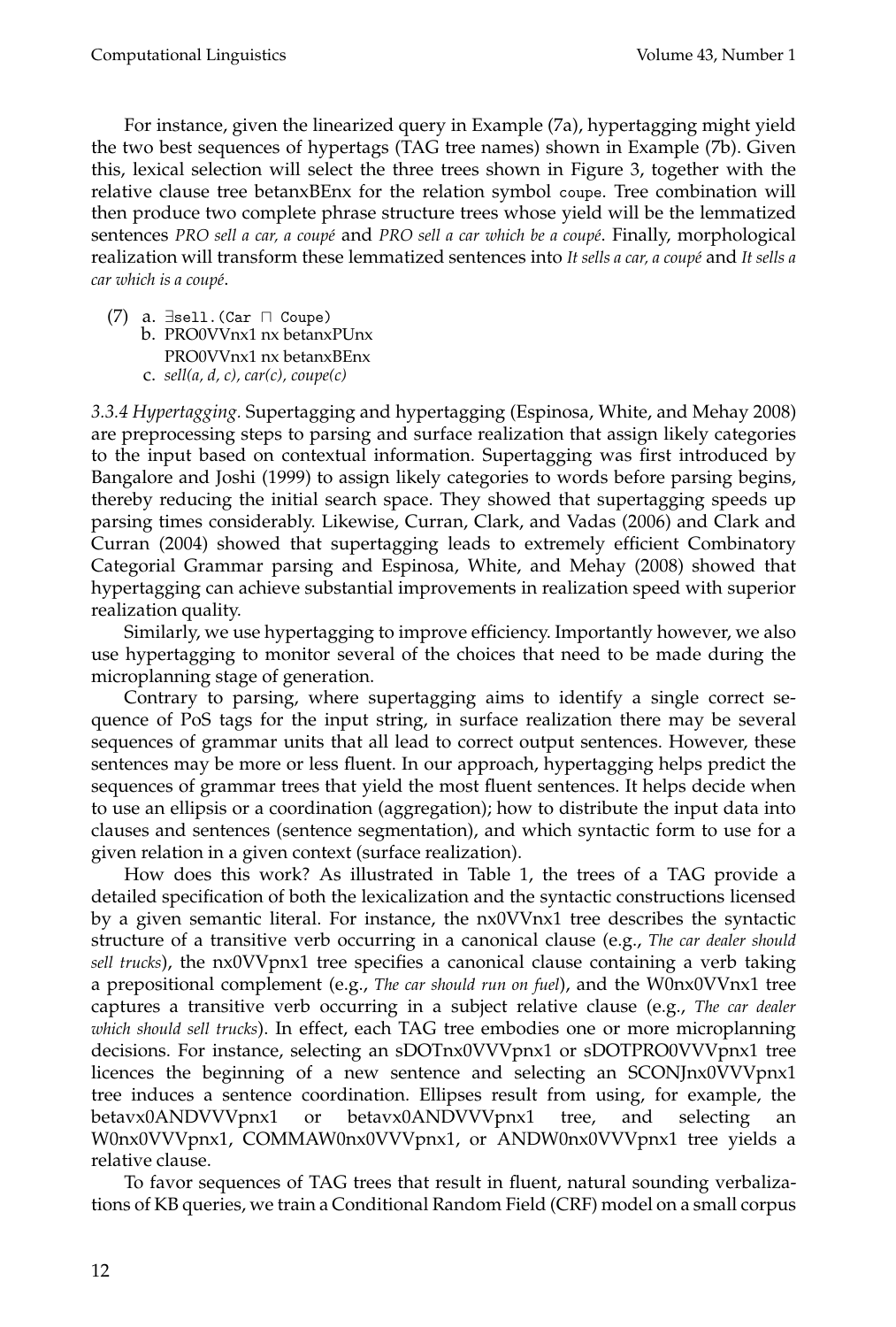#### **Table 1**

Verbalizations of the equippedWith relation captured by the lexicon and the grammar. The second column lists the corresponding tree names and the third shows the corresponding syntactic class.

| $NP_0$ should be equipped with $NP_1$<br>Canonical<br>sDOTnx0VVVpnx1<br>It <sub>0</sub> should be equipped with $NP_1$<br>sDOTPRO0VVVpnx1<br>Canonical<br>and $NP_0$ should be equipped with $NP_1$<br>sCONJnx0VVVpnx1<br>S-Coordination<br>sCONJPRO0VVVpnx1<br>and it <sub>0</sub> should be equipped with $NP_1$<br>S-Coordination<br>$NP_0$ which should be equipped with $NP_1$<br>W0nx0VVVpnx1<br>SubjRel<br>$NP_0$ () and which should be equipped with $NP_1$<br>ANDWHnx0VVVpnx1<br>SubjRelPU<br>COMMAWHnx0VVVpnx1 | Verbalization pattern                           | Synt.Cl                           |  |
|---------------------------------------------------------------------------------------------------------------------------------------------------------------------------------------------------------------------------------------------------------------------------------------------------------------------------------------------------------------------------------------------------------------------------------------------------------------------------------------------------------------------------|-------------------------------------------------|-----------------------------------|--|
| $NP_0$ equipped with $NP_1$<br>betanx0VPpnx1<br>$NP_0$ () and equipped with $NP_1$<br>SharedSubj<br>betanx0ANDVPpnx1<br>$NP_0$ (), equipped with $NP_1$<br>betanx0COMMAVPpnx1<br>SharedSubj<br>$NP_1$ with which $NP_0$ should be equipped<br>PObjRel<br>W1pnx1nx0VV<br>$NP_0$ (equipped with X) and with $NP_1$<br>betavx0ANDVVVpnx1<br>Ellipsis<br>$NP_0$ (equipped with X), with $NP_1$<br>betavx0COMMAVVVpnx1<br>Ellipsis                                                                                             | $NP_0$ (), which should be equipped with $NP_1$ | SubjRelPU<br>PpartOrGerundOrPrerp |  |

of aligned formal KB queries and sequences of TAG trees or of syntactic classes. Indeed, we experiment with two models: one that predicts TAG trees (e.g., W0nx0VVVpnx1) and another that predicts more abstract grammatical classes (e.g., relative clause). For example, given the query shown in Example (8a), the first model will be trained on the tree annotations shown in Example (8b) and the second will be trained on the syntactic class annotations shown in Example (8c).

- (8) a. CarDealer ⊓ ∃locatedIn.(City ⊓ ∃sell.(Car ⊓ ∃runOn.Diesel))
	- b. CarDealer/Tnx locatedIn/Tbetanx0VPpnx1 City/Tnx sell/TANDWHnx0VVnx1 Car/Tnx runOn/Tnx0VVpnx1 Diesel/Tnx
	- c. CarDealer/NP locatedIn/ParticipialOrGerund City/NP sell/SubjRelPU Car/NP runOn/Canonical Diesel/NP
	- d. *I am looking for a car dealer located in a city and who should sell a car. The car should run on a diesel.*

The tags learned by the hypertagger are therefore either tree names or more general *syntactic classes* that capture the syntactic realization of a semantic token independent of its lexical class. We use a set of 10 syntactic classes. Most of them are illustrated in Table 1, namely, new clause; conjoined sentential clause; subject relative clause with and without coordination; participial, gerund, and prepositional phrase construction; shared subject construction; and ellipsis. Three additional syntactic classes not illustrated in Table 1 are adjective modifiers, noun or adjective arguments, and apposition. These syntactic classes are automatically associated with the grammar compiler used to compile the FB-LTAG described in Section 4.2 with each of its trees.

During the lexical selection step, only those TAG trees that are compatible with the hypertagger predictions will be retrieved and added to the chart. For instance, given the KB symbol equippedWith, while lexical selection will return the set of trees shown in Table 1, if the hypertagger predicts the SubjRelPU class for this literal, then the tree combination step of the generation algorithm will only consider the trees labeled with that syntactic class. In this way, the hypertagger makes high-level microplanning decisions and the grammar and the lexicon further refine those decisions by enforcing hard constraints such as the possible subcategorization pattern of a given literal (encoded in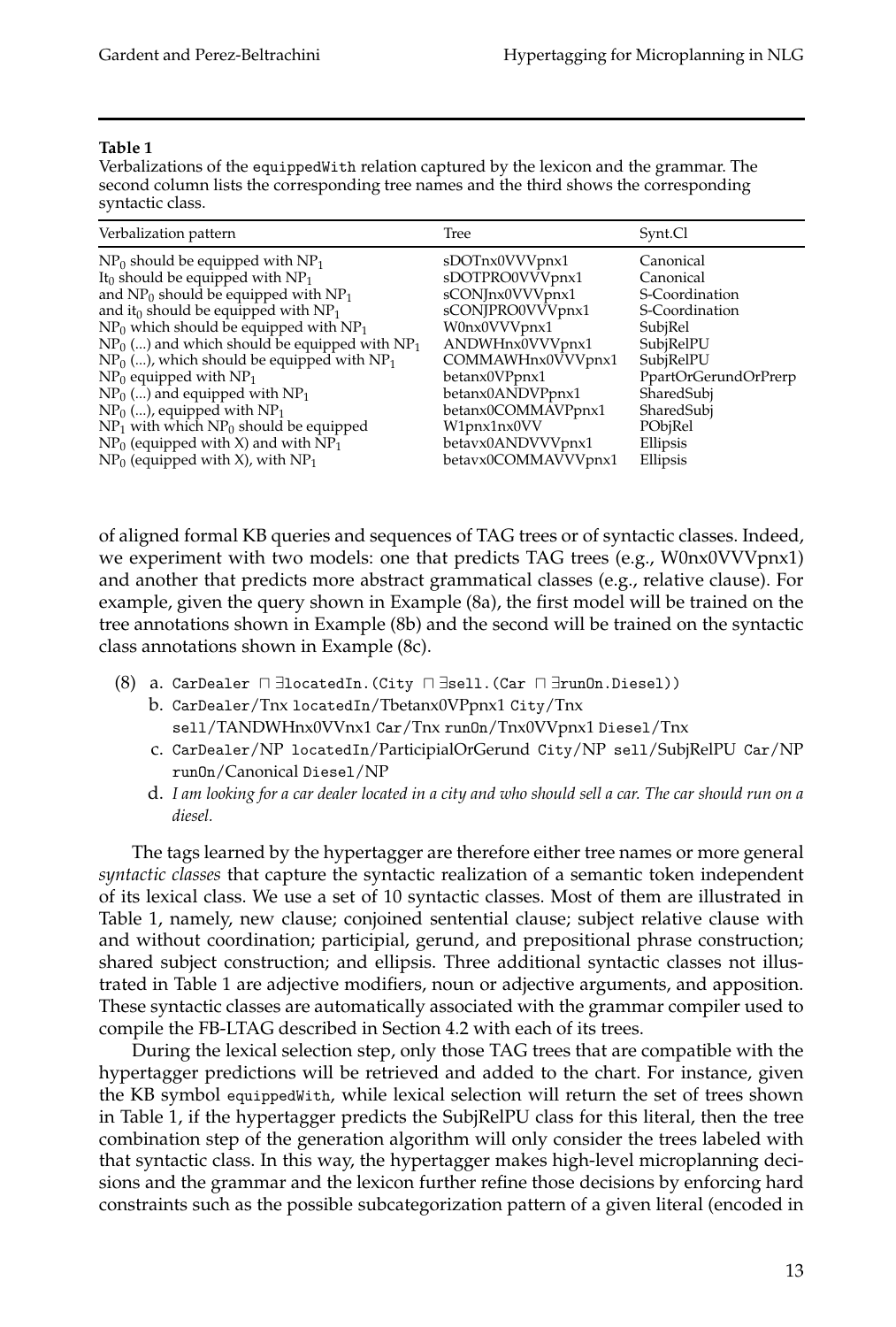the lexicon)—for example, sDOTnx0VVVpnx1—or the choice (encoded in the grammar trees) between a comma-conjoined relative clause (COMMAW0nx0VVVpnx1) and a relative clause introduced by *and* (ANDW0nx0VVVpnx1). In other words, we use the hypertagger to rank the syntactic construct sequences in terms of naturalness while the grammar and the lexicon are used to enforce hard lexical and grammatical constraints such as the fact that a comma-separated clause must be followed by a clause introduced by a coordination word (e.g., *and* or *or*).

# **4. Experimental Set-up**

We developed and tested the generation approach described in the preceding section on 13 knowledge bases—namely, two ontologies on cars and on Master courses developed by the Quelo consortium and 11 ontologies available on the Web, including the Aquatic Resource Observation ontology, the GoodRelations ontology, Wines, QALL-ME (Ferrandez et al. 2011), Adolena Ontology (Keet et al. 2008), Movies, The Air System Ontology (TONES repository), Camera OWL Ontology and Travel (Protégé repository), The Photography Ontology, and The Bibliographic Ontology.

This involved automatically acquiring lexicons from these knowledge bases; manually specifying a FB-LTAG describing the morpho-syntax, the syntax, and the semantics of KB queries; developing a parallel corpus of formal and natural language KB queries to train the hypertagger model; training the hypertagger model on that corpus; and integrating this hypertagger with the surface realization algorithm described in Perez-Beltrachini, Gardent, and Franconi (2014).

# **4.1 Automatic Induction of Lexicons**

Our lexicon is automatically derived from 13 knowledge bases. It includes 10,020 lexical entries for 1,296 concepts and relations and has an average lexical ambiguity rate (number of lexical entries per KB symbol) of 7.73.

# **4.2 Handwritten Grammar**

We manually developed a FB-LTAG using the XMG grammar writing formalism (Crabb´e et al. 2013). The grammar consists of 135 trees describing canonical and noncanonical surface forms for relations and concepts. Canonical surface realizations are illustrated in Table 2. Non-canonical variants include finite clauses with pronominal subject; coordinated sentences and coordinated VPs; subject, object, and pied piping relative clauses; participials and gerund; and verbal ellipsis and prepositional phrases (cf. Table 1).

In essence, because it captures the syntax of KB queries, the grammar describes the language of entity descriptions. A KB query identifies a set of objects by specifying properties (concepts) of these objects and of other objects these objects are related to. Thus verbalizations of KB queries are in effect descriptions of objects or sets of objects that involve chaining unary and binary relations to describe the set of objects the user wants to identify. Examples of the NL queries our system generates are shown in Section 6.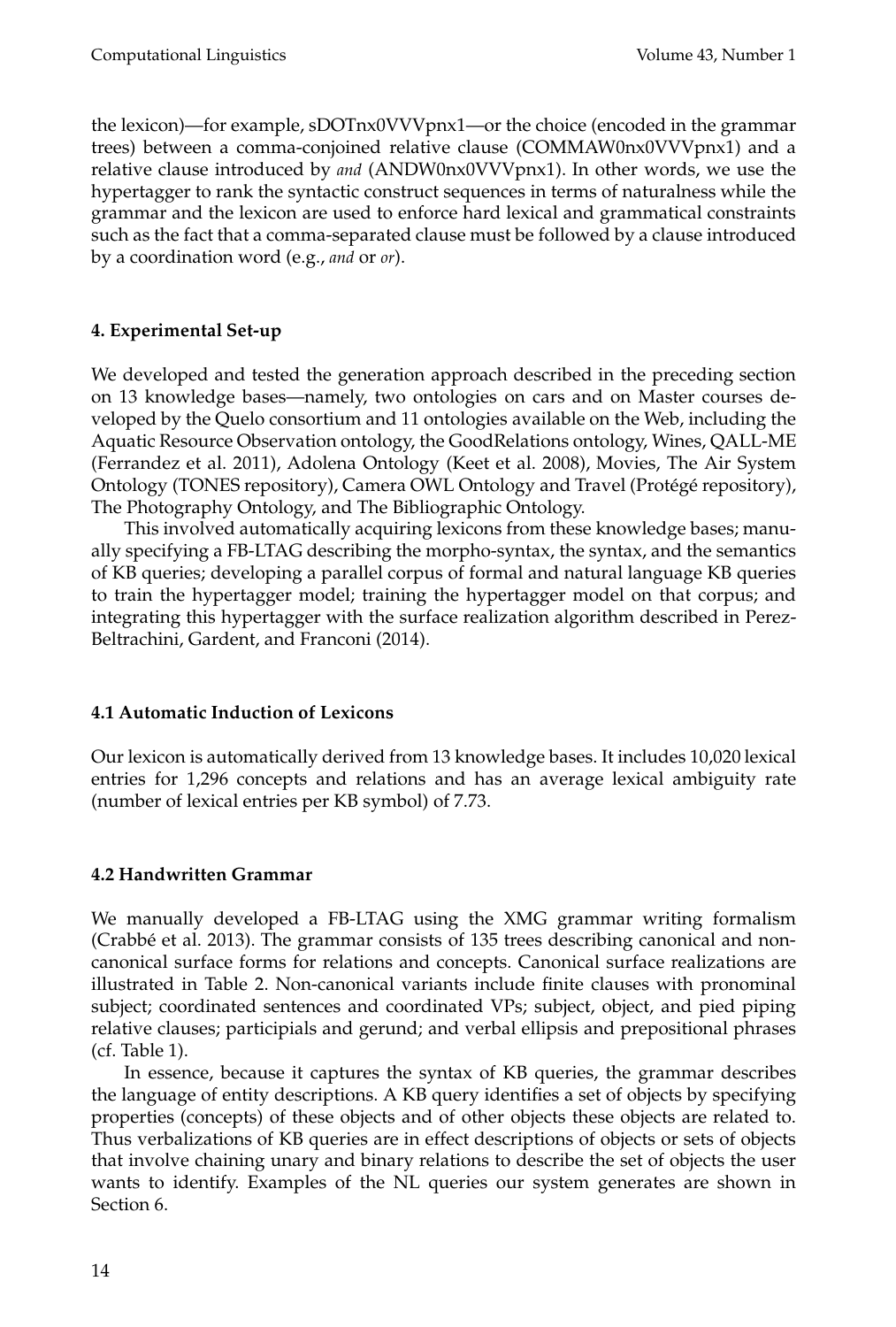#### **Table 2**

Example canonical sentences and associated subcategorization classes all mapping to the "Canonical" syntactic class.

| Verbalization pattern                                                                                                                                                                                                                                                                      | Tree                                                                                                                                    | Synt.Cl                                                                                              |
|--------------------------------------------------------------------------------------------------------------------------------------------------------------------------------------------------------------------------------------------------------------------------------------------|-----------------------------------------------------------------------------------------------------------------------------------------|------------------------------------------------------------------------------------------------------|
| $NP_0$ should generate $NP_1$<br>$NP_0$ should run on $NP_1$<br>$NP_0$ should be equipped with $NP_1$<br>$NP_0$ should be the equipment of $NP_1$<br>$NP_0$ should have access to $NP_1$<br>$NP_0$ should be relevant to $NP_1$<br>$NP_0$ should be an $N_1$ product<br>$NP_0$ with $NP_1$ | sDOTnx0VVnx1<br>sDOTnx0VVpnx1<br>sDOTnx0VVVpnx1<br>sDOTnx0VVDNpnx1<br>sDOTnx0VVNpnx1<br>sDOTnx0VVApnx1<br>sDOTnx0VVDNnx1<br>betanx0Pnx1 | Canonical<br>Canonical<br>Canonical<br>Canonical<br>Canonical<br>Canonical<br>Canonical<br>Canonical |
|                                                                                                                                                                                                                                                                                            |                                                                                                                                         |                                                                                                      |

#### **4.3 Hypertagger**

We view hypertagging as a sequence labeling task in which a sequence of KB symbols needs to be labeled with appropriate syntactic labels.<sup>6</sup> In practice, we learn a linearchain CRF (Lafferty, McCallum, and Pereira 2001) model to predict the mapping between observed input features and hidden syntactic labels. This probabilistic model defines the posterior probability of syntactic labels *y*={*y*<sup>1</sup> , . . . , *yL*} given the sequence of input literals  $x = \{x_1, \ldots, x_n\}$ :

$$
P(y \mid x) = \frac{1}{Z(x)} \prod_{l=1}^{L} exp \sum_{k=1}^{K} \theta_k \Phi_k(y_l, y_{l-1}, x)
$$
(9)

 $Z(x)$  is a normalization factor and the parameters  $\theta_k$  are weights for the feature functions Φ*k* . Feature functions are defined over the entire input semantics *x*, the previous label (y*l*−<sup>1</sup> ), and the current syntactic label (y*<sup>l</sup>* ).

Given a set of candidate hypertags (syntactic labels) associated with each literal, the hypertagging task consists of finding the optimal hypertag sequence *y* ∗ for a given input semantics *x*:

$$
y^* = argmax_y P(y \mid x) \tag{10}
$$

The most likely hypertag sequence is computed using the Viterbi algorithm. We used the Mallet toolkit (McCallum 2002) for parameter learning and inference.

*4.3.1 Training Corpus.* To train the CRF, we constructed a corpus aligning formal queries with sequences of syntactic labels, either TAG trees or syntactic classes, as shown in Example (8). The list of TAG trees and syntactic classes used for annotation is shown in Appendix A.

We created a data set of 206 training instances semi-automatically as follows.

<sup>6</sup> Recall that the linear order of the semantic input is deterministically given by the linearization process of the tree-based conjunctive input (cf. Section 3.2).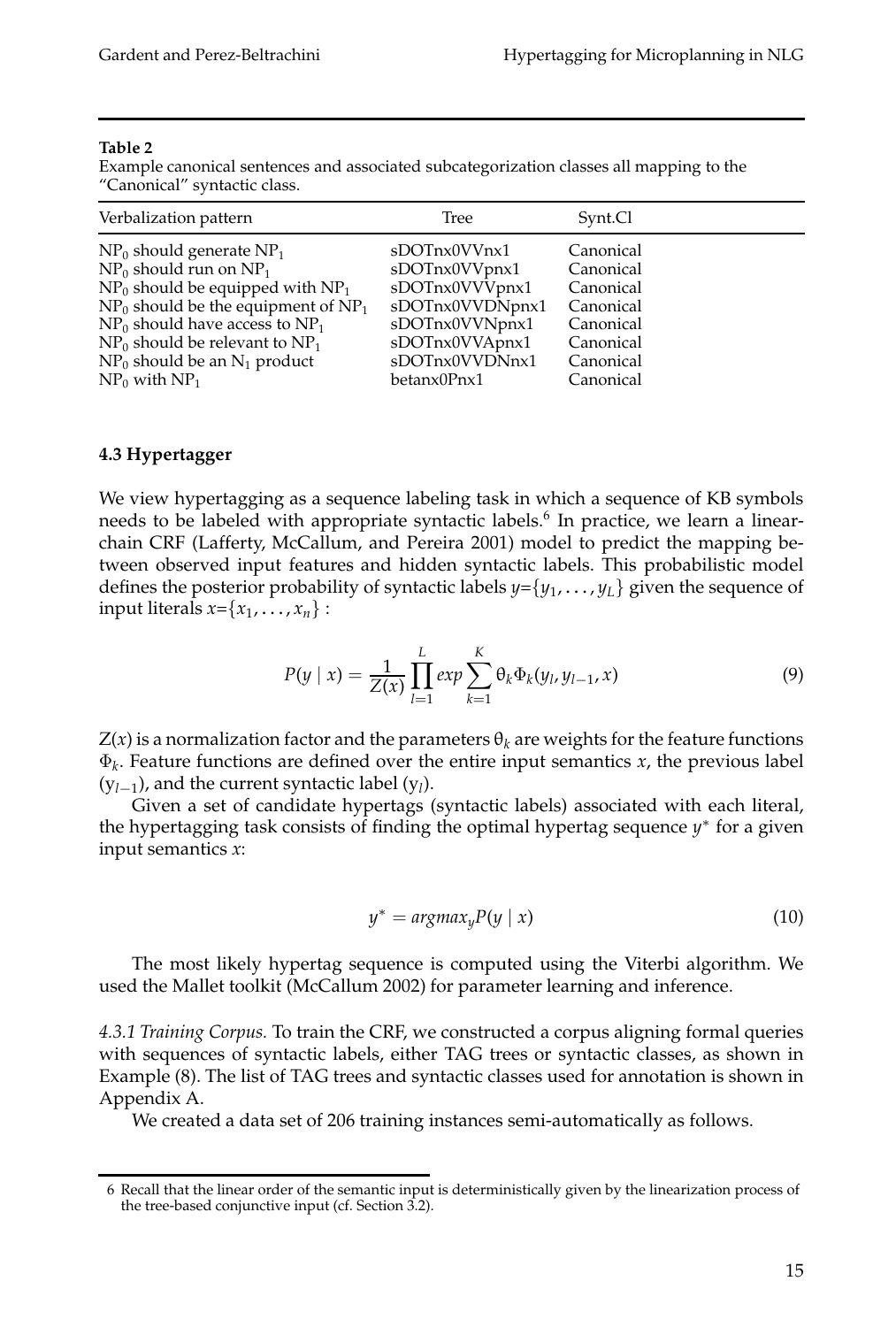First, we manually created input semantics (i.e., tree-shaped conjunctive queries) for 11 ontologies for different domains, $7$  taking care to include query patterns illustrating different lexicalization, segmentation, aggregation, and surface realization possibilities. These patterns vary in terms of length<sup>8</sup> (min: 2, max: 19, avg: 7.44) and of query tree shape (maximum depth: 4, maximum fanout: 6). To capture the impact of lexicalization on microplanning, we additionally make sure to include various types of KB relation symbols using the classification of relations mentioned in Section 3.3.1. This L(exicalization)-Classification is defined in Trevisan (2010) and consists of 13 classes (henceforth, L-Classes). In essence, it provides an abstract characterization of the lexicalization pattern of a KB relation.<sup>9</sup> For instance, the relation equippedWith is associated with the class *VBN-Be* because it can be verbalized as  $NP_0$  *should be equipped with*  $NP_1$ , whereas the relation scientificName will be associated with the class *Simple-NP* because it can be verbalized as *The scientific name of NP*<sup>0</sup> *should be NP*<sup>1</sup> . More generally, relation symbols belonging to different classes will induce different lexicalizations and thereby have a different impact on surface realization. By including KB symbols from different classes, we therefore create a training corpus that integrates variation not only in terms of the length and the shape of the input but also in terms of the lexicalizations that are possible for the KB symbols.

Using this set of input semantics, we then generated query verbalizations from these queries using semi-automatically defined microplans and the symbolic surface realizer described in Perez-Beltrachini, Gardent, and Franconi (2014). The microplans indicate the segmentation of the query. In some cases they also include lexicalization choices for some elements of the query. The surface realizer uses the same grammar, lexicon, and surface realizer as the approach described here but does not integrate the hypertagger. This symbolic approach to microplanning yielded a total of 6,841 outputs, which we disambiguated manually, choosing for each input query the output that best verbalizes this input. Each output realization associates an input KB query with an NL verbalization and with its TAG derivation trees. From this, we extract for each KB symbol in the input query the TAG tree and the syntactic class used to produce this verbalization.

The resulting training corpus consists of 206  $\langle S, L \rangle$  pairs, where *S* is a linearized KB query and *L* is the sequence of syntactic labels (TAG tree or syntactic class) associated with each of the KB symbols occurring in *S*. We learn the hypertagging model on this training corpus $^{10}$ , using 10-fold cross validation.

*4.3.2 Features.* All features are derived from the input semantics, that is, a sequence of relations and concepts. Because concepts have low syntactic ambiguity (they mostly select NP trees), most of the features are associated with relations only, and in the following we write  $R_{i-1}$  ( $R_{i+1}$ ) to denote the relation that precedes (follows) relation *Ri* . Features fall into five major groups: (i) L-Class features, that is, features derived from the shape of relation names that indicate how the relation will be lexicalized and indirectly which TAG tree will be used to verbalize it; (ii) lexical features derived from the words contained in the relation and concept names; (iii) discourse-level features indicating how entities relate to each other, that is, whether an entity is common to

<sup>7</sup> The domains covered by the 11 ontologies are all those enumerated at the beginning of Section 4 except for The Air System and The Bibliographic Ontologies.

<sup>8</sup> Length is defined as the number of KB concepts and relations.

<sup>9</sup> The training set covers 12 of these 13 classes as the L-Class *VBG* is not present in the corpus.

<sup>10</sup> http://talc1.loria.fr/webnlg/stories/quelo-corpus.tar.gz.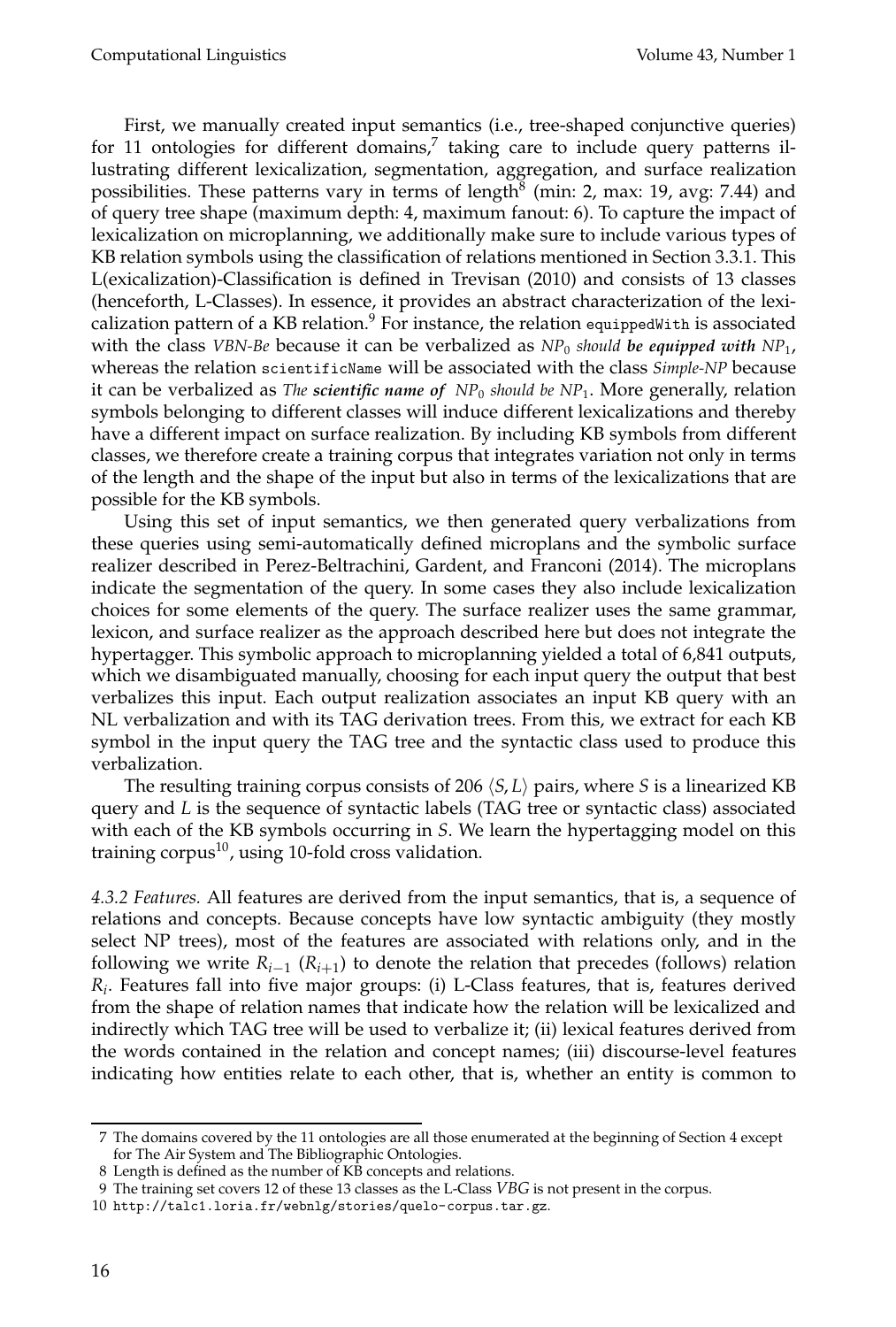several relations or whether a new entity is being introduced (topic change); (iv) global structural features pertaining to the overall shape of the input; and (v) combinations thereof.

*L-Class Features.* We use the lexicalization classes introduced by Trevisan (2010) as features that provide an abstract characterization of the lexicalization pattern of a KB relation. Each relation in the input is associated with its L-class and with the L-class of the previous and the following two relations. We also use a more general feature describing the semantic type of each relation, namely, whether it is a binary, a unary, or a "compatible unary relation," that is, a concept that labels a query tree node together with other concepts (hence, a concept that is compatible with these other concepts).

*Lexical Features.* These features describe characteristics of the words in the concept and relation names, namely, whether relations R*i*−<sup>1</sup> and R*<sup>i</sup>* have the same names; whether there is a word overlap between the R*<sup>i</sup>* relation name and the following concept name; whether the  $C_i$  concept name is an adjective or noun; and whether  $R_i$  contains a preposition.

*Entity Chaining Features.* These features characterize the distribution of discourse entities in the query linearization. We use three binary features to capture cases where *Ri*−<sup>1</sup> and  $R_i$ ,  $R_{i-2}$  and  $R_i$ , and  $R_{i+1}$  and  $R_i$  share the same first argument, one for cases where the second argument of *Ri*−<sup>1</sup> is the first argument of *R<sup>i</sup>* ; and a feature that summarizes entity sharing between  $R_{i-1}$  and  $R_i$  by indicating whether or not they predicate over some common entity. There is a feature that captures the changes in topic occurred between the current mention of an entity in  $R_i$  (only entities in the first argument are considered) and a previous mention of this entity in a relation  $R_{i-k}$  (where  $k = 1, \dots, i-1$ ). This feature is categorical and encoded as zero, 1to2, 3to4, 5on, where the zero value means that the entity in  $R_i$  has no previous mention and the others encode the number of distinct entities mentioned between *Ri*−*<sup>k</sup>* and *R<sup>i</sup>* . Finally, an additional binary feature is used to signal whether the entity denoted by the first argument of  $R_i$  is being mentioned for the first time.

*Structural Features.* This set of features aims at capturing the structure of the query tree and overall query characteristics. Three binary features indicate whether the node in the query tree corresponding to *R<sup>i</sup>* 's first (second) argument has children and whether the node corresponding to *R<sup>i</sup>* 's first argument has compatible concepts. Two features capture length in terms of number of relations. One captures the length of the sequence of predications ranging over the same entity given by  $R_i$ 's first argument. The other counts the number of relations to the left of *R<sup>i</sup>* . Both features take the following values short, middle, large.

*Feature Conjunctions.* We use three features combining constraints of different types, namely, whether *Ri*−<sup>1</sup> licences a relational noun and the first argument of *Ri*−<sup>1</sup> and *R<sup>i</sup>* is the same entity; whether the query tree node corresponding to the second argument of  $R_i$  has more than three sibling nodes to the left or its immediately preceding sibling node has descendants; and whether *R<sup>i</sup>* denotes a unary compatible relation and its first argument is a first mention.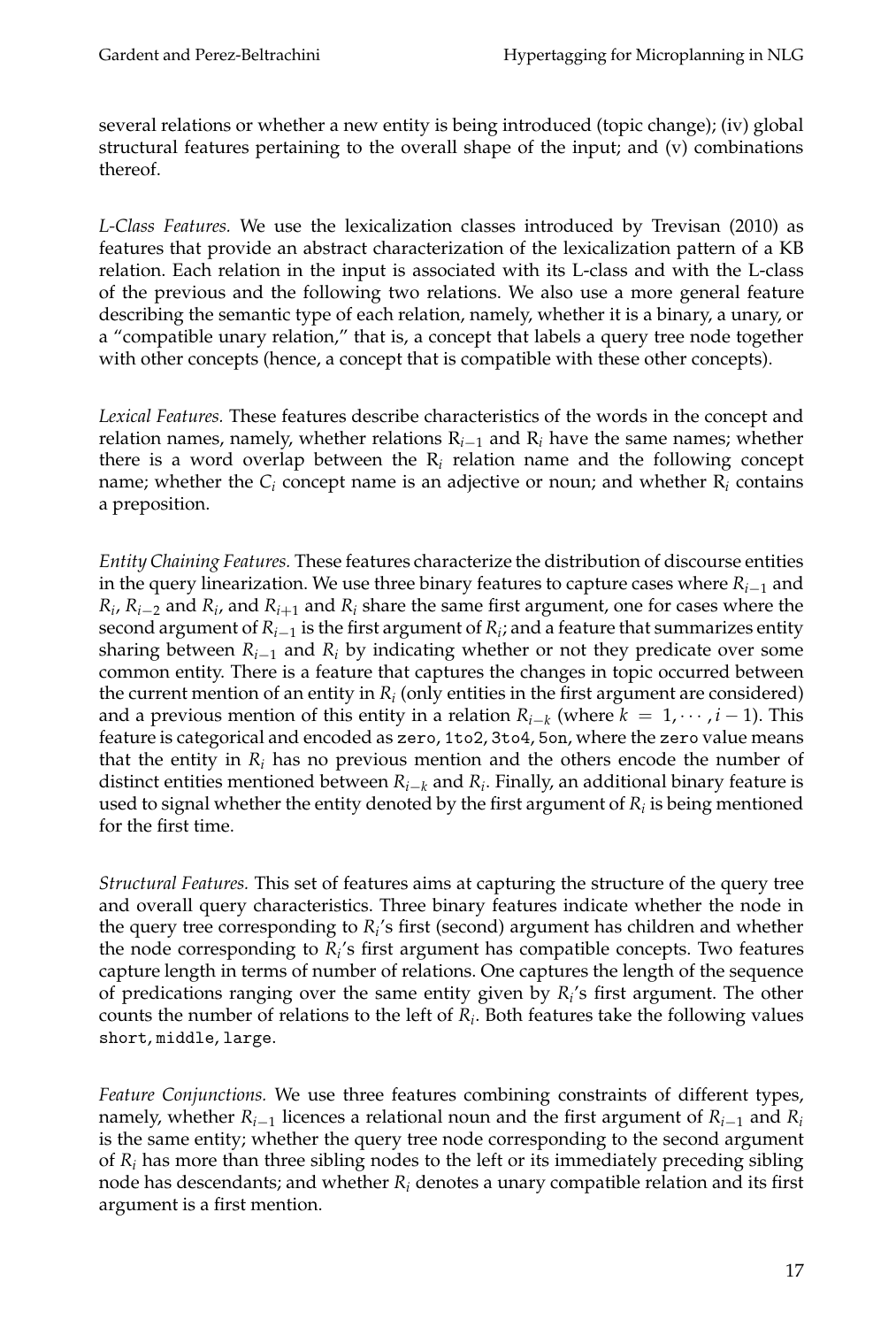|                  | Trees |       | Synt.Cl                   |       |
|------------------|-------|-------|---------------------------|-------|
| $\boldsymbol{n}$ |       |       | Tokens Input Tokens Input |       |
| 1                | 63.62 | 32.05 | 76.53                     | 49.98 |
| $5^{\circ}$      | 77.42 | 50.90 | 92.06                     | 78.60 |
| 10               | 82.97 | 57.64 | 95.84                     | 86.93 |

#### **Table 3**

Hypertagger accuracy (percent). *n* is the number of best sequences considered.

# **5. Evaluation and Results**

In this section, we start by evaluating the impact of the hypertagging module in terms of both speed and coverage. We then go on to evaluate the quality of the generator output when compared with both a template- and a grammar-based approach, using both quantitative metrics (BLEU) and a human-based evaluation. In Section 6, we will also show that our approach can account for various factors impacting aggregation, sentence segmentation, and the choice of contextually appropriate syntactic structures.

# **5.1 Impact of the Hypertagging Module on Speed and Coverage**

We evaluate the hypertagging module both in isolation and in terms of speed and coverage in interaction with the generator.

*5.1.1 Hypertagging Accuracy.* The results for hypertagging accuracy are shown in Table 3.<sup>11</sup>Token accuracy indicates the ratio of input literals correctly labeled and Input accuracy indicates the ratio of input sequences correctly labeled. The two hypertaggers handle 70 tree names and 10 syntactic classes as labels, respectively. As is to be expected given the difference in the number of classes to be learned, the results clearly show that both in terms of tokens and in terms of whole inputs, hypertagging is more accurate using syntactic classes than trees.

*5.1.2 Generator Performance.* Table 4 shows how the hypertagger impacts realization performance in terms of coverage and in terms of speed.

Coverage is the ratio of input for which the generator outputs a sentence within a time limit of 30 seconds. We set this time limit relatively high to allow more coverage by the symbolic generator. We evaluate coverage using 10-fold cross validation on the training set<sup>12</sup> and experiment with 80 configurations depending on (i) the type of label used by the hypertagger (Trees vs. Syntactic Classes), (ii) the number of sequences let through by the hypertagger  $(n = 1$  to 20), and (iii) whether Full Lexical Selection (FLS) backoff is used. FLS backoff occurs whenever the labels assigned by the hypertagger to

<sup>11</sup> We did regularization parameter selection for both Trees and Synt.Cl models using 10-fold cross validation. The values in this evaluation were obtained using  $l_1$  with  $\alpha = -0.20$  for the first model and  $l_2$ with variance 1.5 for the second.

<sup>12</sup> For each fold (containing *n* input semantics), we train a hypertagging model *HT* on the other nine folds, call the generator with hypertagging model *HT* on the *n* input semantics, and retrieve the number of input semantics for which the generator produced a sentence. The total coverage is the sum of the coverage obtained for each fold.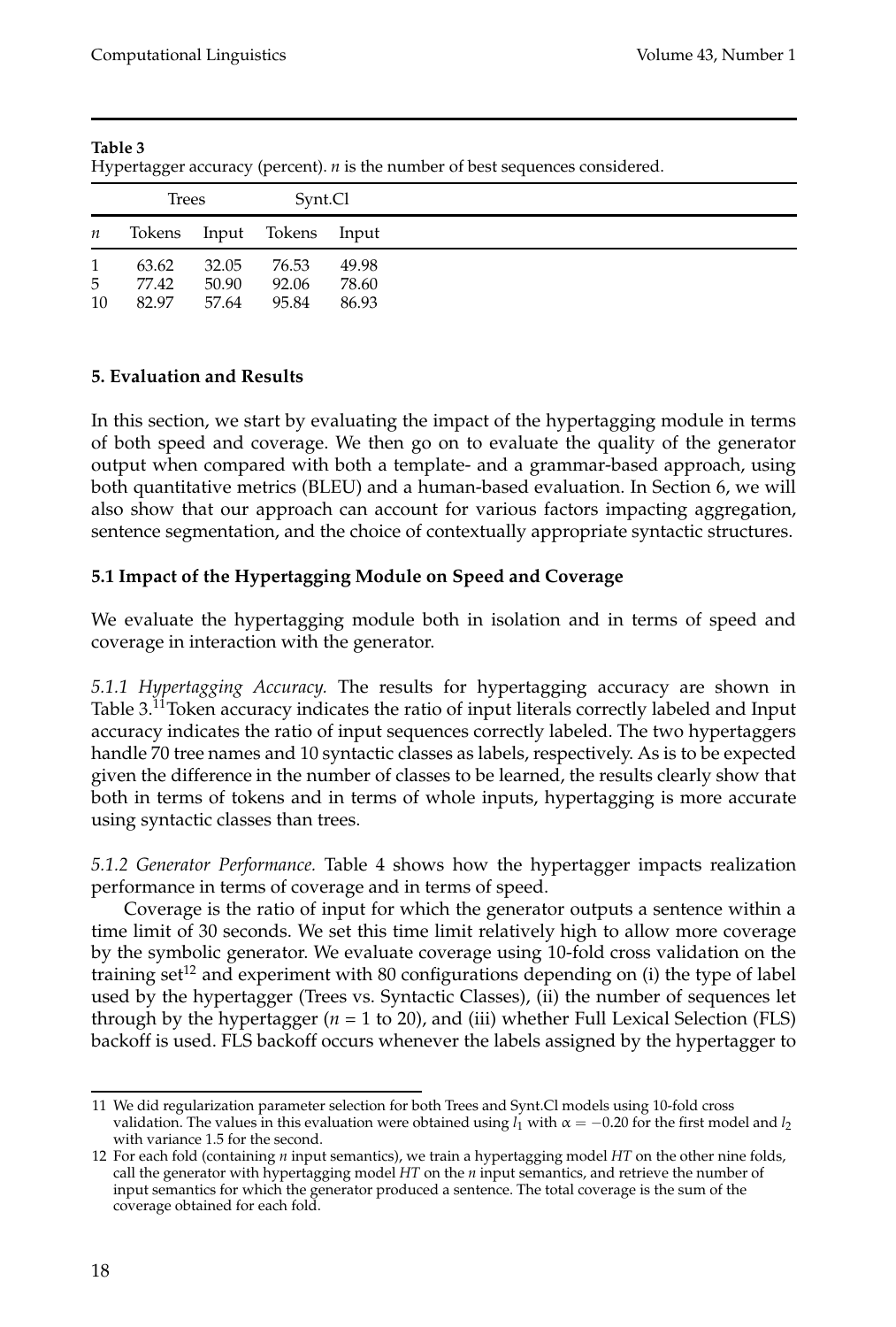#### **Table 4**

Generation coverage (Percentage of input for which generation produced an output) and time (in ms). Time (gen) is the average time for those inputs for which generation succeeds. Averaged lexical ambiguity is an indicator of the number of trees passing through the hypertagging filter. FLS backoff allows for full lexical selection in case hypertagging predicts an incorrect class for a given input literal. *n* is the number of sequences let through by the hypertagger.

|          |                                                                                                       | $n=1$                               | $n=4$                 | $n=12$                                                 |  |
|----------|-------------------------------------------------------------------------------------------------------|-------------------------------------|-----------------------|--------------------------------------------------------|--|
| Trees    | Lex Ambiguity<br>Coverage<br>Time (gen)                                                               | 1.01<br>64.08<br>269                | 1.21<br>81.07<br>533  | $1.45$ <sup><math>\bullet</math></sup><br>90.78<br>725 |  |
|          | Lex Ambiguity-FLS<br>Coverage-FLS<br>Time-FLS (gen)                                                   | $1.52$ <sup>*</sup><br>91.75<br>711 | 1.39<br>94.17<br>806  | $1.49*$<br>95.63<br>905                                |  |
| Synt.Cl. | Lex Ambiguity<br>Coverage<br>Time (gen)                                                               | $1.45$ <sup>*</sup><br>91.26<br>480 | 2.18<br>97.57<br>1425 | 3.23<br>93.20<br>3112                                  |  |
|          | Lex Ambiguity-FLS<br>Coverage-FLS<br>Time-FLS (gen)                                                   | $1.49$ <sup>*</sup><br>94.66<br>520 | 2.17<br>98.06<br>1414 | 3.23<br>93.20<br>3113                                  |  |
| Gumb     | $C_{\alpha V}$ $\alpha$ 51.46, $\alpha V_{\alpha}$ time 5940, $\alpha V_{\alpha}$ lex, ambiguity 5.66 |                                     |                       |                                                        |  |

Symb Coverage 51.46, avg time 5940, avg lex. ambiguity 5.66

a given input literal are not compatible with those specified by the lexicon. In this case, the hypertagger prediction is ignored and all grammar trees assigned to that literal by the lexicon are selected and considered for tree combination.

Because the syntactic classes used in the Synt.Cl configuration describe sets of trees (cf. Section 3.3.4), the number of trees let through by each *n*-best sequence will be higher for the Syntactic Classes-based than for the Tree-based hypertagger. We therefore indicate coverage and time results not only for different values of *n* but also in relation to the level of lexical ambiguity allowed by each configuration. Given an input *p* of length *k* with literals  $l_1, \ldots, l_k$  and  $t_i$  the number of selected trees for the literal  $l_i$ , we define  $LA(p)$ , the lexical ambiguity of  $p$ , as:

$$
LA(p) = \frac{\sum_{i=1}^{k} t_i}{k} \tag{11}
$$

The average lexical ambiguity of *m* inputs is then:

$$
\frac{\sum_{j=1}^{m} LA(p_j)}{m}
$$
 (12)

In Table 4, we report results for the 1-, 4-, and 12-best.<sup>13</sup> Conceivably, the adaptive approach could yield improved or even complete coverage in this limited setting with

<sup>13</sup> An alternative to using *n*-best sequences would be to have an adaptive threshold based on marginal probabilities, as proposed in Curran, Clark, and Vadas (2006) and Espinosa, White, and Mehay (2008).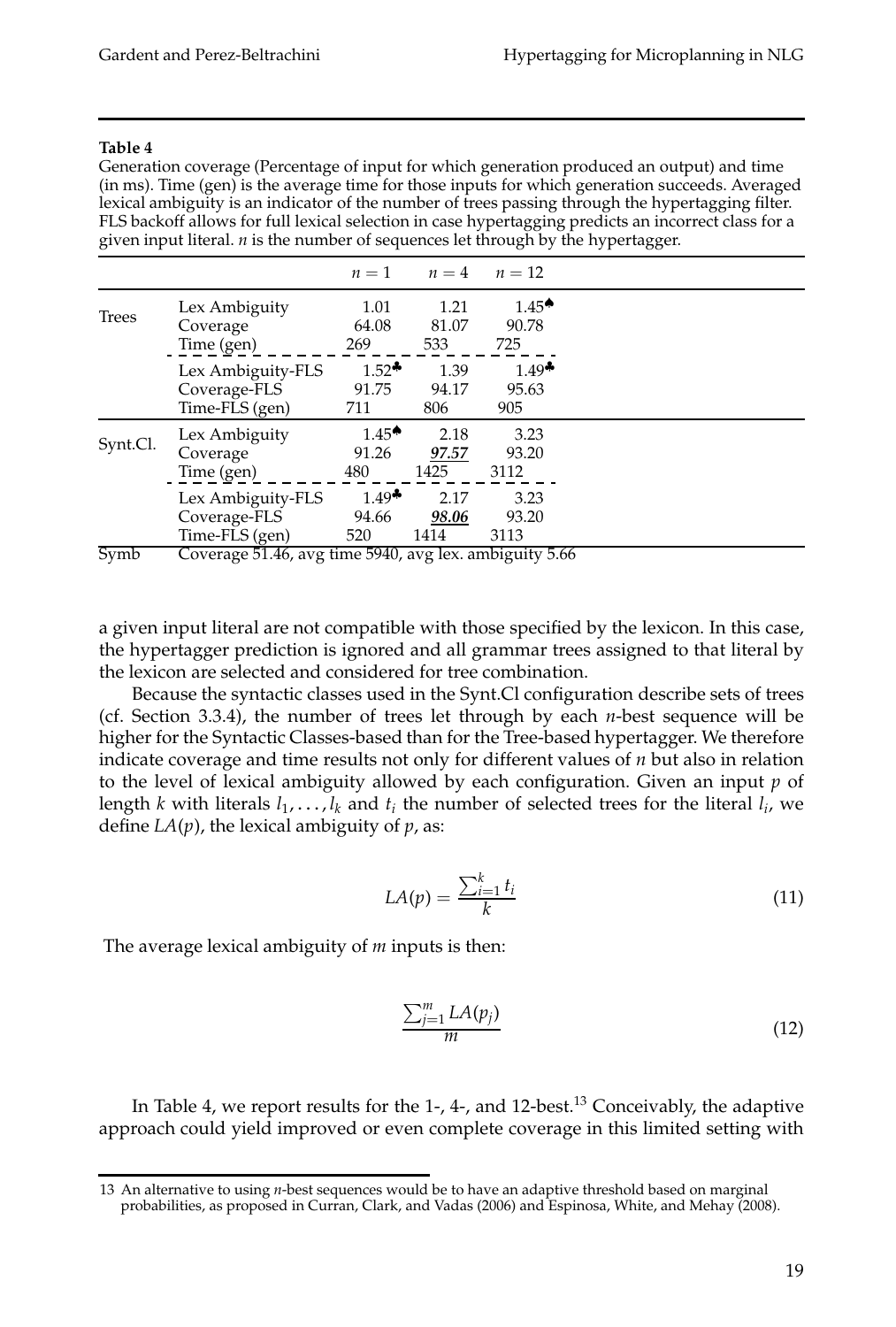less sensitivity to the exact *n*-best/beta-best settings"—sequences that show coverage and time results for the hypertaggers at a comparable degree of lexical ambiguity as well as the maximum coverage achieved. Without the FLS backoff mechanism and at comparable lexical ambiguity of 1.45 ( $n = 1$  for the Synt.Cl and  $n = 12$  for the Tree hypertagger), the hypertagger with syntactic classes obtains slightly better coverage and generation times than the Tree-based hypertagger. When using FLS, comparable lexical ambiguity is at  $n = 1$  for Synt. Cl with the Tree hypertagger at  $n = 1$  and  $n = 12$ . Within the 1-best sequence configurations, the increased lexical ambiguity comes from the FLS backoff; however, in the 12-best sequence configuration more ambiguity comes from the syntactic labels at each sequence and less from the FLS mechanism. Thus, at *n* = 1 coverage and time are better for syntactic classes, but when looking at *n* = 12 for trees we can see slightly better results. The maximum coverage is achieved by the Synt.Cl hypertagger at *n* = 4 both with and without the FLS backoff. There is a marked difference in coverage (+46.6% with respect to the Synt.Cl *n* = 4) between the hypertaggers and the symbolic generator, which often times out on the unrestricted search space.

For a complete picture of the results with all configurations, in Figure 4 we draw coverage with respect to lexical ambiguity at each *n*-best configuration. We run the Tree-based hypertagger up to the 70-best sequences configuration with no FLS to find out what is the maximum coverage that could be attained. In all configurations from  $n = 21, \dots, 70$ , the Tree tagger oscillates in coverage between 91.75 and 92.72, whereas average lexical ambiguity and time increase at each  $(n + 1)$ -best configuration (coverage 92.72 avg. lex. ambiguity 2.32, avg. time 1820 at *n* = 70).

In sum, hypertagging using syntactic classes permits improving efficiency by a very wide margin with respect to the symbolic generator (1,414 msec/input vs. 5,940 msec/input) while preserving coverage (98.06% vs. 51.46%).

### **5.2 Quality of the Generated Texts**

The quality of the generated natural language queries is evaluated using a human rating study that aims to determine whether the queries generated by our hybrid generation



#### **Figure 4**

Coverage with respect to averaged lexical ambiguity. Data points are obtained from the different configurations, with/without FLS and *n*-best sequences with  $n = 1...20$ ; except for the Trees without FLS, where the results include up to  $n = 70$  configuration.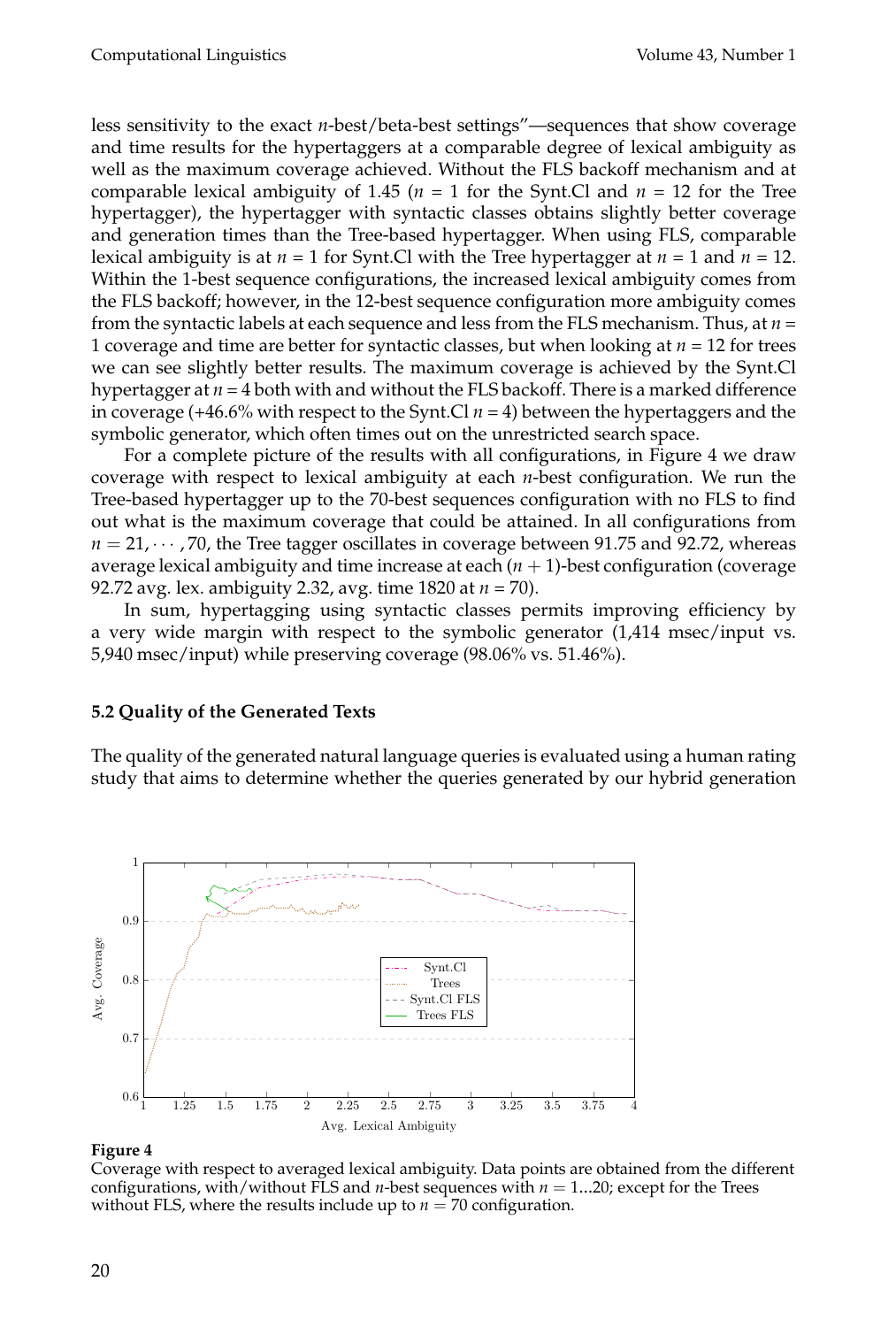| Input | $\texttt{Flight} \Box$ hasCurrentDepartureDate.Date $\Box$ $\exists$ hasCurrentArrivalDate.Date |
|-------|-------------------------------------------------------------------------------------------------|
| Query | $\Box$ $\exists$ has <code>Destination.Airport hasFlightTo.Airport</code>                       |

- ⊓ ∃hasCarrier.Airline ⊓ ∃hasTicket.AirTicket ⊓ ∃hasDateOfIssue.Date Temp I am looking for a flight. Its current departure date should be a date. The current arrival date of the flight should be a date. The destination of the flight should be an airport. The airport should have flight to an airport. The carrier of the flight should be an airline. The ticket of the flight should be an air ticket. The air ticket should have date of a date.
- Hyb I am looking for a flight whose current departure date should be a date, whose current arrival date should be a date and whose destination should be an airport. The airport should have flight to an airport. The carrier of the flight should be an airline. The ticket of the flight should be an air ticket whose date of issue should be a date.
- Symb I am looking for a flight whose current departure date should be a date and whose current arrival date should be a date and whose destination should be an airport which should have flight to an airport. Its carrier should be an airline, the ticket of the flight should be an air ticket and its date of issue should be a date.

#### **Figure 5**

Example input and outputs. Temp is a template based system, Symb the symbolic generator described in Section 3.3.3, and Hyb is the same generator augmented with the Hypertagger.

system  $(Hyb<sup>14</sup>)$  are perceived as better by human judges than those generated for the same inputs by a template-based system (Temp) and by a grammar-based generator without the hypertagging module (Symb). Figure 5 shows an example input and the output produced by each system.

The template-based system is a generation system previously developed for the Quelo natural language interface, which uses templates to verbalize binary relations and their arguments. This template-based version of Quelo generates one clause per relation, post-processes referring expressions, and allows for some forms of aggregation. For instance, two subject-sharing relations may be realized in the same clause. Example (13) shows an example output produced by the template-based version of Quelo.

(13) *I am looking for a car. Its make should be a Land Rover. The body style of the car should be an off-road car. The exterior color of the car should be beige.*

The grammar-based system is our system without the hypertagging module.

For each generation system, we consider a single output. The template system is deterministic and always returns a single output. For the symbolic approach, we use a symbolic quality score provided by the system, and for the hybrid system we use the best scored sentence generated when using the class-based hybertagger with full lexical selection backoff and 4-best only.

The evaluation was done using the Crowdflower platform.<sup>15</sup> In this evaluation, contributors were shown two verbalizations of the same input but produced by two different systems and asked to score those two systems on a scale of 1 to 3 in terms of fluency (How well does the sentence read? Is the text well structured?) and clarity (How easy is it to understand?).

We collected ratings for sentences generated by each of the three systems from 49 input queries built from 13 knowledge bases describing different domains. Five of the input queries were built from two knowledge bases (Air System and Bibliography Ontologies) that were not present in the training corpus. Each generated sentence was rated by at least 10 contributors.

<sup>14</sup> The configuration we use in this evaluation is the Synt.Cl hypertagger with 4-best and FLS.

<sup>15</sup> http://www.crowdflower.com.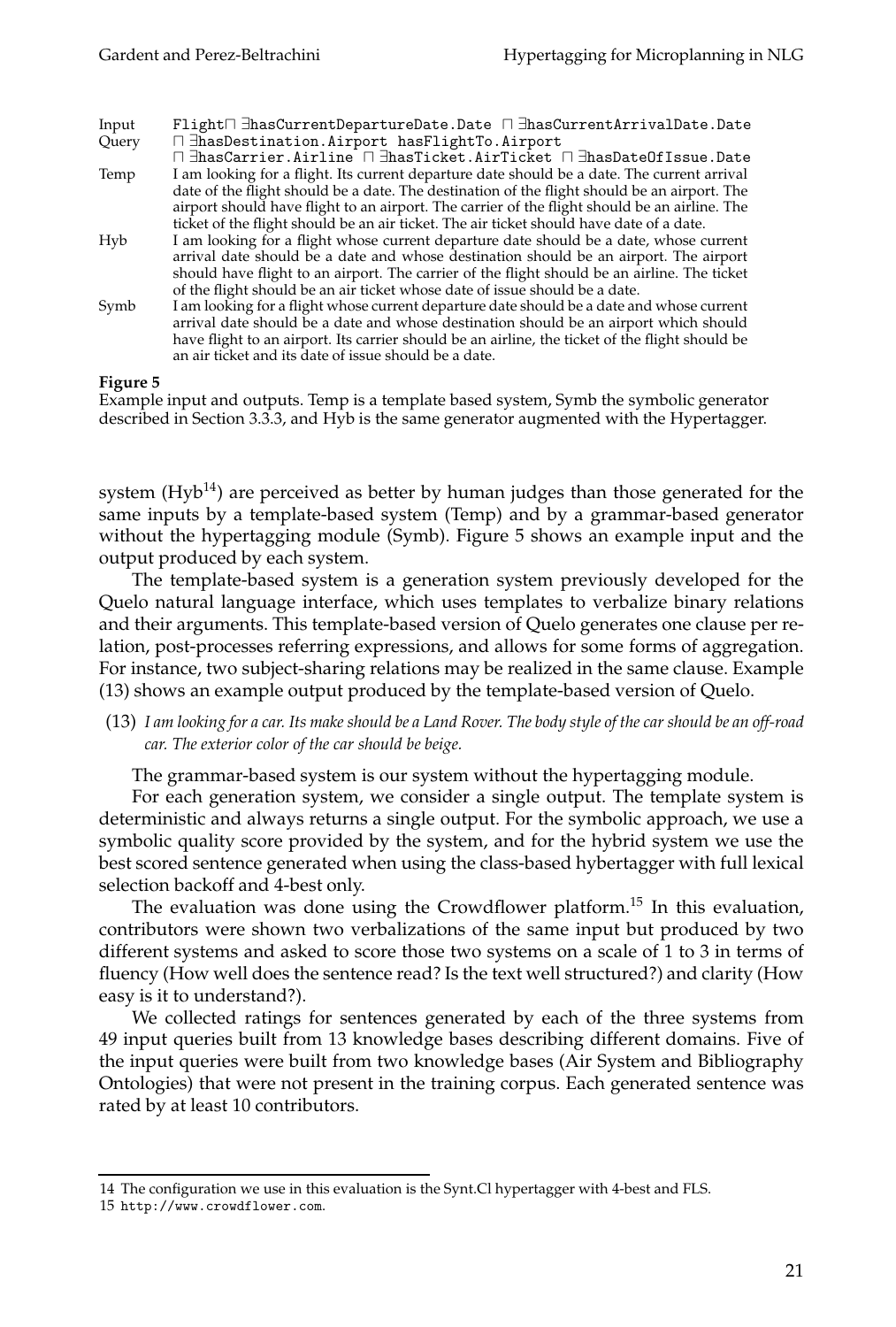#### **Table 5**

Output quality: The differences between the systems Symb/Hyb and the systems Temp/Hyb for both Fluency and Clarity categories are statistically significant. Fisher's exact test gives a two-tailed p-value < 0.0001 in all the cases.

|          | Symb/Hyb   |       |     | Temp/Hyb |          |       |          |       |          |
|----------|------------|-------|-----|----------|----------|-------|----------|-------|----------|
| Criteria | Symb       |       | Hyb |          | Temp     |       | Hyb      |       |          |
|          |            | Ratio | Nb  | Ratio    | Nb       | Ratio | Nb       | Ratio | Nb       |
|          | Fluent     | 8%    | 4   | 65%      | 32       | $2\%$ |          | 51%   | 25       |
| Fluency  | Medium     | 43%   | 21  | 29%      | 14       | 31%   | 15       | 47%   | 23       |
|          | Non Fluent | 49%   | 24  | 6%       | 3        | 67%   | 33       | 2%    |          |
|          |            |       |     |          |          |       |          |       |          |
|          | Clear      | 8%    | 4   | 59%      | 29       | 47%   | 23       | 96%   | 47       |
| Clarity  | Medium     | 90%   | 44  | 41%      | 20       | 53%   | 26       | $4\%$ | 2        |
|          | Unclear    | $1\%$ | 1   | $0\%$    | $\theta$ | $0\%$ | $\theta$ | $0\%$ | $\theta$ |

Crowdflower implements a quality-control system based on test sentences that have a predetermined gold-standard answer and are indistinguishable from other sentences. We used a set of 10 test questions. In order to participate, contributors had to pass a "Quiz Mode"<sup>16</sup> consisting of test sentences for which they needed to obtain a minimum accuracy of 60%. They then had to maintain this accuracy throughout the job.

Table 5 shows the aggregated results of the CrowdFlower evaluation. The aggregate rating of a sentence is chosen based on the following confidence score:

$$
conf(a \mid q) = \frac{\sum_{c \in C_a} acc(c)}{\sum_{c \in C_q} acc(c)} \tag{14}
$$

where  $C_a$  is the set of contributors who responded to question  $q$  with answer  $a$ ,  $C_q$  is the total set of contributors who responded to question *q*, and *acc* (*c*) is the accuracy of contributor *c*. The average confidence of the data is 0.67% for the fluency evaluation and 0.68% for clarity.

Overall, the hybrid system yields output that is consistently perceived by the human raters as clearer and more fluent.

A total of 67% of the texts generated by the template-based system are rated as non-fluent (against 2% for the hybrid approach) and only 47% of these texts are rated as clear (against 96% for the hybrid approach). We conjecture that the low fluency is related to the lack of structuring elements (often the template system yields one sentence per binary relation, thereby producing text that is a juxtaposition of short sentences). Concerning clarity, we believe that the repetitions resulting from the restricted aggregations allowed by the template system make it difficult to detect the links between multiple descriptions of the same entity and, indirectly, to understand the meaning of the generated text.

Although the gap between the symbolic and the hybrid approach is less marked than between the template and the hybrid system, the purely symbolic system also

<sup>16</sup> Quiz Mode test sentences are sentences with given reference ratings. Contributor ratings are compared against these reference ratings. Contributors whose ratings consistently diverge from the reference ratings are phased out.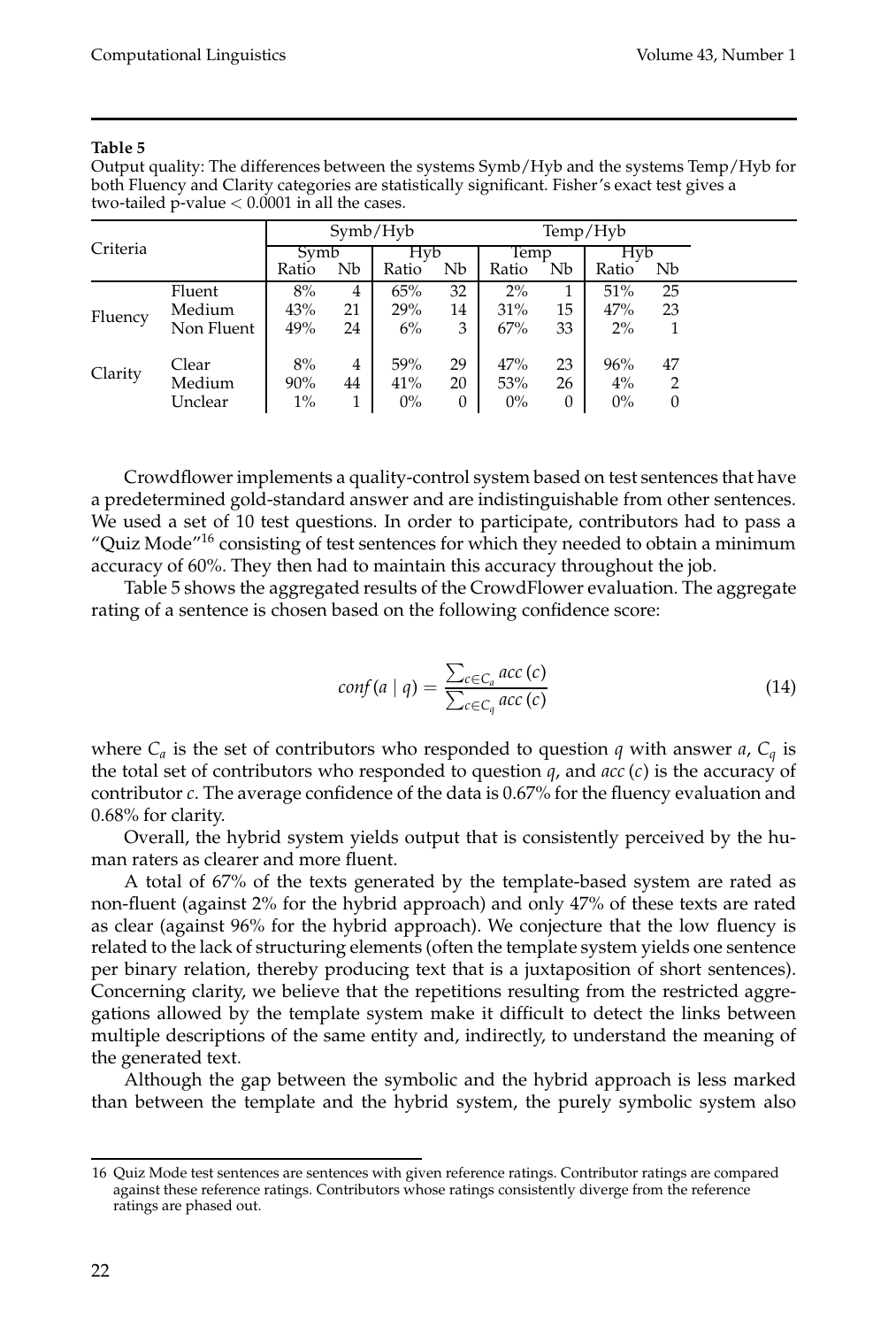| Table 6<br><b>BLEU</b> scores. |          |          |  |  |  |  |
|--------------------------------|----------|----------|--|--|--|--|
| System                         | BLEU/all | BLEU/gen |  |  |  |  |
| Temp                           | 0.59     | 0.59     |  |  |  |  |
| Symb                           | 0.37     | 0.72     |  |  |  |  |
| Hyb Synt.Cl. FLS n=1           | 0.80     | 0.85     |  |  |  |  |
| Hyb Synt.Cl. FLS n=4           | 0.73     | 0.75     |  |  |  |  |
| $Hyb$ Trees $FLS$ n=1          | 0.78     | 0.84     |  |  |  |  |
| Hyb Trees FLS n=10             | 0.76     | 0.79     |  |  |  |  |

| Table 6 |             |
|---------|-------------|
|         | BLEU scores |

scores less well than the hybrid approach, which may be due to the fact that the symbolic generator often fails to adequately segment the input or to score the most fluent output highest (only 8% of the text generated by the symbolic system are rated as clear by the annotator against 59% for the hybrid approach).

We also evaluate system output automatically, using the BLEU-4 modified precision score (Papineni et al. 2002) on the gold query verbalizations in the training corpus and in a 10-fold cross-validation setting as explained in the previous section (Section 5.1). We computed BLEU scores for all inputs (BLEU/all) and for those 206 inputs for which all the generators yielded an output (BLEU/gen). The results given in Table 6 show that our hybrid system produces query verbalizations that are closer to the manually selected gold query verbalizations than either the template and the purely symbolic grammarbased approach. Although the BLEU/gen score for the Symb system is relatively high, it decreases drastically when normalized by coverage because of timeouts on long inputs.

### **6. Interactions Between Segmentation, Aggregation, and Surface Realization**

In this section, we illustrate by means of examples how our approach accounts for various factors impacting sentence segmentation, aggregation, and surface realization.

# **6.1 Sentence Segmentation**

The shape and the size of the input data influences the segmentation of this data into clauses and sentences. The input/output pairs in Example (15) illustrate how our generation approach yields different segmentations for inputs that differ in terms of structure and length.

Examples (15a–b) show two inputs including, respectively, three and four relations. While the hypertagger predicts a single sentence for the shorter input (15a), it correctly accounts for the additional length in (15b) by predicting a segmentation into two sentences. Similarly, Example (15c) differs from (15a) in that it includes one more concept. Again, this induces differences in segmentation that are consistent with intuition<sup>17</sup>

<sup>17</sup> Note that the concept NaturalGas is incorrectly verbalized as *a natural gas* rather than as *natural gas*. This could be fixed if mass/count information about the input concept was available.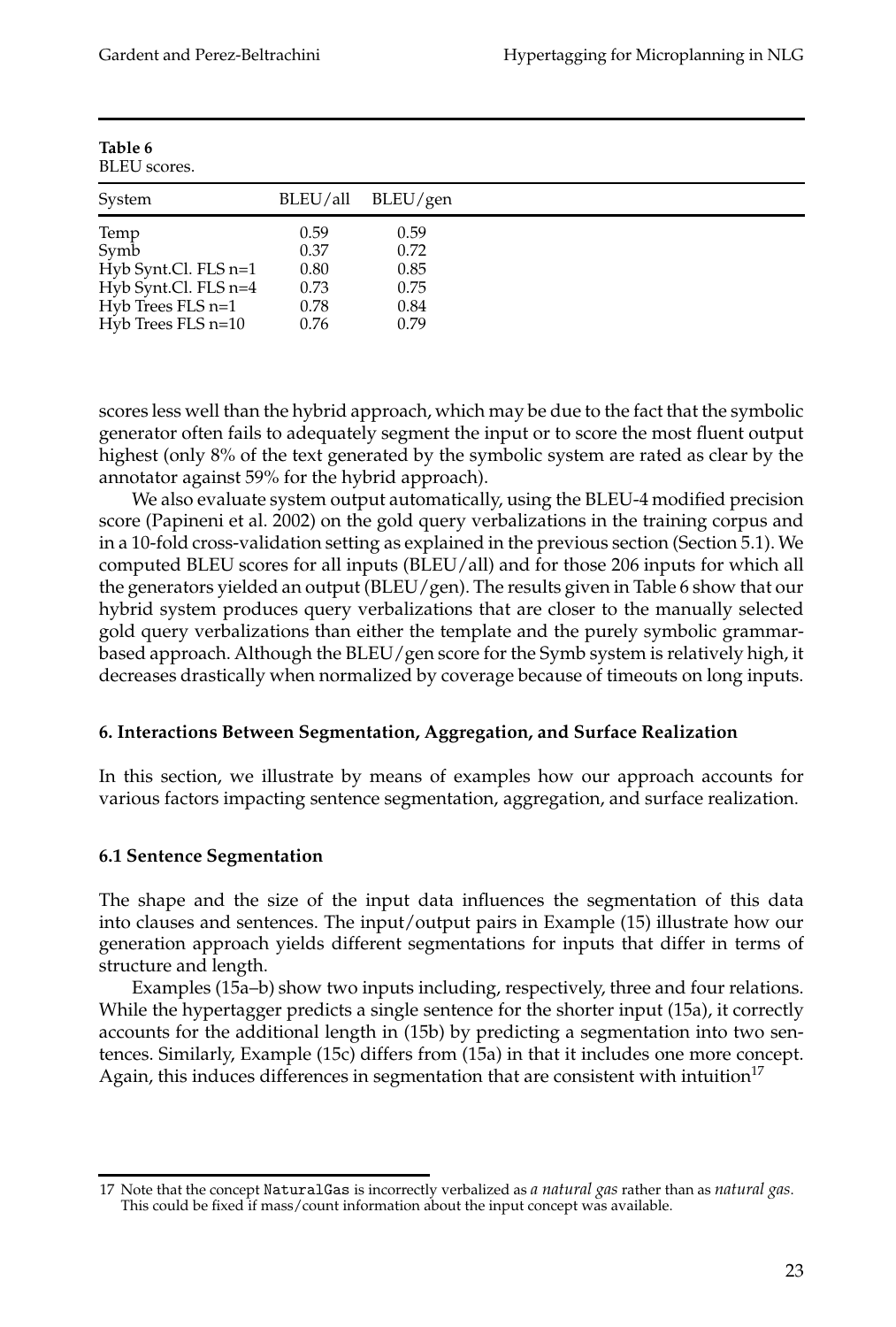(15) a. UsedCar ⊓ ∃exteriorColor.White ⊓ ∃locatedInCountry.Country ⊓ ∃hasModel.Toyota4Runner *(3 relations, 4 concepts, 1 sentence) I am looking for a used car whose exterior color should be white and which should be located in a country and whose model should be a toyota 4 runner.*

b. NewCar ⊓ ∃ exteriorColor.Beige ⊓ ∃hasCarBody.UtilityVehicle ⊓ ∃runOn.NaturalGas ⊓ ∃locatedInCountry.Country *(4 relations, 5 concepts, 2 sentences) I am looking for a new car whose exterior color should be beige and whose body style should be a utility vehicle. The new car should run on a natural gas and should be located in a country.*

c. NewCar ⊓ ∃hasCarBody.(UtilityVehicle ⊓ OffRoad) ⊓ ∃runOn.NaturalGas ⊓ ∃locatedInCountry.Country *(3 relations, 5 concepts, 2 sentences) I am looking for a new car whose body style should be a utility vehicle, an off road. The new car should run on a natural gas and should be located in a country.*

# **6.2 Surface Realization**

A given lexicalization may give rise to different syntactic realizations depending on the context. The following examples show that our approach can choose different syntactic constructions for one and the same relation. Depending on the shape and content of the input formula, the teach relation is verbalized in four different ways (relative clause, coordinated relative clause, coordinated VP, and canonical clause).

(16) a. TeachingAssistant ⊓ ∃teach.Course ⊓ ∃employedBy.University

*I am looking for a teaching assistant who should teach a course and should be employed by a university. (Relative Clause)*

b. Professor ⊓ Researcher ⊓ ∃teach.Course

*I am looking for a professor who is a researcher and who should teach a course. (Coordinated Relative Clause)*

c. Professor ⊓ ∃isCoordinatorOf.MastersProgram ⊓ ∃supervise.MastersThesis ⊓ ∃teach.Course

*I am looking for a professor who should be the coordinator of a masters program, should supervise a masters thesis and should teach a course. (Coordinated VP)*

d. MastersProgram ⊓ hasCoordinator.(Coordinator ⊓ Researcher ⊓ ∃teach.Course ⊓ ∃employedBy.University)

*I am looking for a masters program whose coordinator should be a coordinator, a researcher. The coordinator should teach a course and should be employed by a university. (Canonical Clause)*

Similarly, Example (17) shows four distinct surface realizations produced by our generator for the locatedin relation.

(17) a. CarDealer ⊓ ∃locatedInCountry.Country ⊓ ∃sell.(Car ⊓ ∃hasMake.Toyota ⊓ ∃runOn.Fuel ⊓ ∃equippedWith.ManualGearTransmission)

*I am looking for a car dealer located in a country and who should sell a car whose make should be a toyota. The car should run on a fuel and should be equipped with a manual gear transmission system. (Participial)*

b. CarDealer ⊓ ∃sell.(NewCar ⊓ ∃hasModel.Toyota ⊓ ∃locatedInCountry.Country) *I am looking for a car dealer who should sell a new car whose model should be a toyota. It should be located in a country. (Canonical Clause with pronominal subject)*

c. NewCar ⊓ OffRoad ⊓ ∃hasCarBody.UtilityVehicle ⊓ ∃runOn.NaturalGas ⊓ ∃locatedInCountry.Country

*I am looking for a new car, an off road whose body style should be a utility vehicle. The new car should run on a natural gas and should be located in a country. (Coordinated VP)*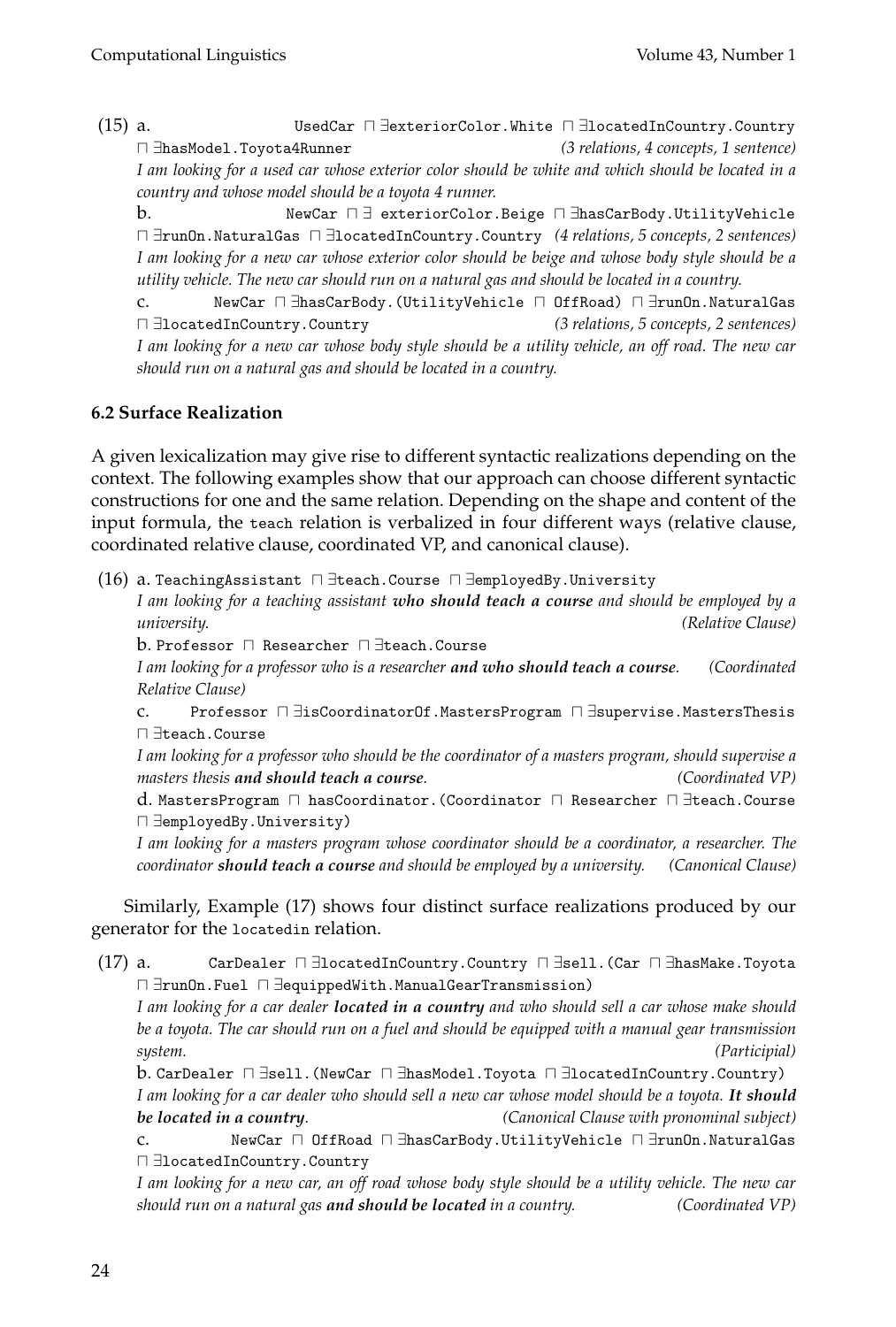d. Car ⊓ ∃producedBy.(CarMake ⊓ ∃isMakeOf.Toyota ⊓ ∃locatedIn.City ⊓ ∃produceModel.LandRoverFreelander

*I am looking for a car produced by a car make. The car make should be the make of a toyota. The car make should be located in a city and should produce a land rover freelander. (Canonical Clause)*

### **6.3 Aggregation**

The syntactic variability encoded in our grammar and the choices made by the hypertagging module account for various cases of aggregation.

Relative clauses permit linking multiple propositions within a single sentence. When more than two propositions are present, the grammar permits distinguishing between cases where multiple predications apply to the same concept (Example 18a) and cases where predications are chained (Example 18b). Thus the pattern C1 (R1 C2) (R2 C3) (Example 18a) will be verbalized as *N1 WH V1 N2 and WH-V2 N3* while the pattern C1 (R1 C2 R2 C3) (Example 18b) will be verbalized as *N1 WH V1 N2 WH-V2 N3*.

- (18) a. Concert ⊓ ∃hasDestination.Destination ⊓ ∃hasSite.Site *I am looking for a concert whose destination should be a destination and whose site should be a site (X which VP1 and which VP2)*
	- b. CarDealer ⊓ ∃sell.(NewCar ⊓ ∃hasModel.Toyota) *I am looking for a car dealer who should sell a new car whose model should be a toyota. (X which R1 Y whose R2 should be Z)*

Cases involving more than two propositions can also be accounted for whereby pied piping and participial constructions can interact with relative clauses to produce a complex sentence out of several propositions.

- (19) a. Toyota ⊓ ∃isMakeOf.(NewCar ⊓ ∃runOn.Gas) ⊓ ∃isMakeOfmodel.LandRoverDefender *I am looking for a toyota which should be the make of a new car which should run on a gas. The Toyota should be the make of a land rover defender.*
	- b. CarDealer ⊓ ∃locatedInCountry.Country ⊓ ∃sell.(Car ⊓ ∃hasMake.Toyota ⊓ ∃runOn.Fuel) *I am looking for a car dealer located in a country and who should sell a car whose make should be a toyota. The car should run on a fuel.*
	- c. Movie ⊓ ∃producedBy.Producer ⊓ ∃writtenBy.Writer ⊓ ∃hasGenre.Genre *I am looking for a movie produced by a producer, written by a writer and whose genre should be a genre*

The grammar also allows for verbal ellipsis using VP-, relative clause-, and NPcoordination (Examples 20).

- (20) a. NewCar ⊓ ∃exteriorColor.Beige ⊓ ∃hasCarBody.UtilityVehicle ⊓ ∃runOn.NaturalGas ⊓ ∃locatedInCountry.Country *I am looking for a new car whose exterior color should be beige and whose body style should be a utility vehicle. The new car (should run on a natural gas and should be located in a country)VP.*
	- b. CommunicationDevice ⊓ ∃assistsWith.Understanding ⊓ ∃assistsWith.HearingDisability *I am looking for a communication device (which should assist with a understanding and which should assist with a hearing disability)RelCl.*
	- c. CarDealer ⊓ ∃sell.CrashCar ⊓ ∃sell.NewCar *I am looking for a car dealer who should sell (a crash car and a new car)*<sub>*NP</sub>*.</sub>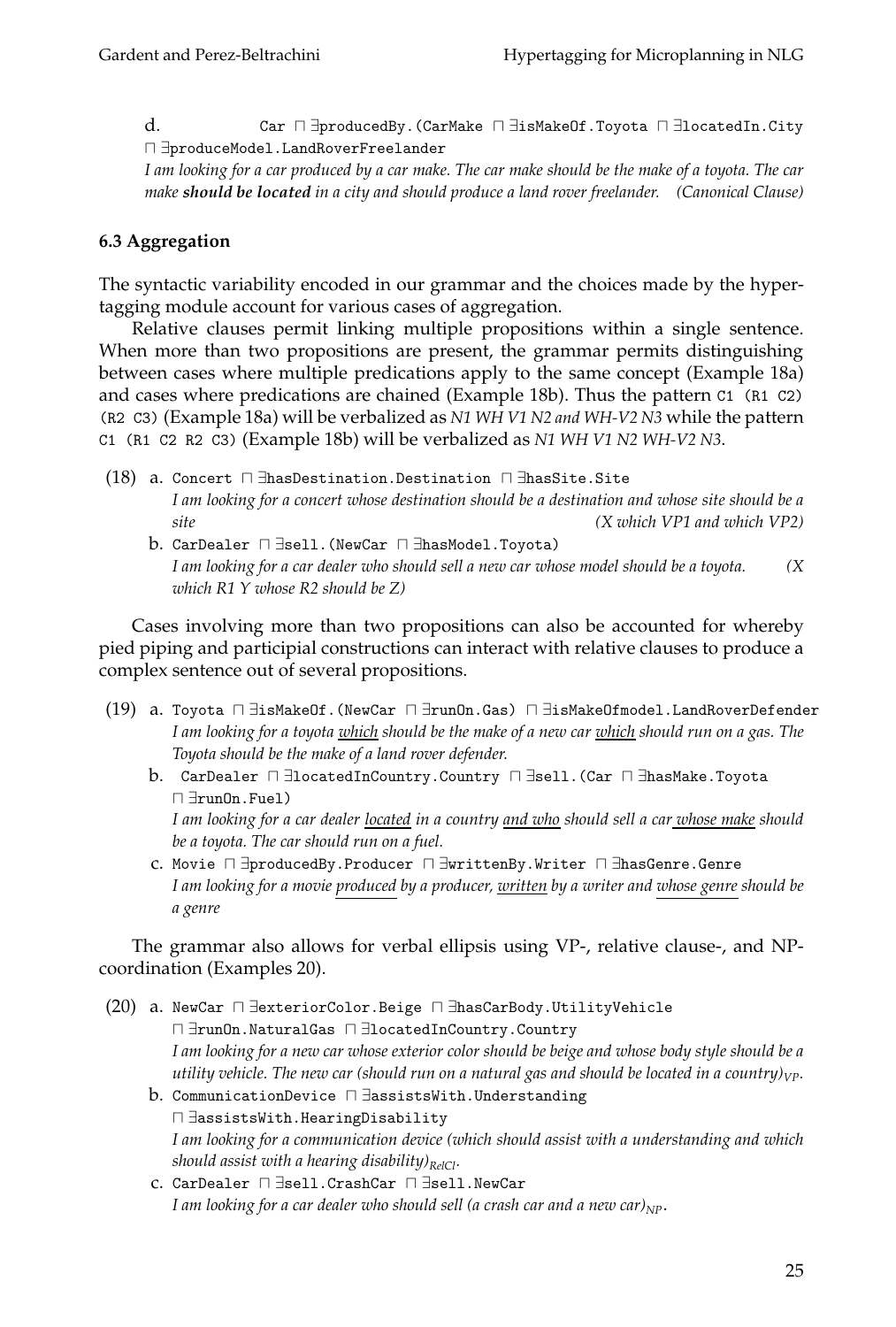d. Car ⊓ ∃equippedWith.ManualGearTransmission ⊓ ∃equippedWith.AlarmSystem ⊓ ∃equippedWith.NavigationSystem ⊓ ∃equippedWith.AirBagSystem *I am looking for a car equipped with (a manual gear transmission system, an alarm system, a navigation system and an air bag system)NP.*

When a new sentence is started, referring expressions may be realized either by full NPs (Example 21a) or by pronouns (Example 21b).

- (21) a. CarMake ⊓ ∃locatedInCountry.Country ⊓ ∃isMakeOfModel.LandRoverDiscovery ⊓ ∃isMakeOf.DemonstrationCar *I am looking for a car make located in a country. The car make should be the make of a land rover discovery and should be the make of a demonstration car.*
	- b. Car ⊓ ∃producedby.CarMake ⊓ ∃soldBy.(CarDealer ⊓ ∃locatedInCountry.Country ⊓ ∃equippedWith.NavigationSystem ⊓ ∃equippedWith.Abs ⊓ ∃equippedWith.GasolineEngine) *I am looking for a car produced by a car make and sold by a car dealer located in a country. It should be equipped with a navigation system, an abs and a gasoline engine.*

# **7. Conclusion**

Recent statistical approaches to NLG (Wong and Mooney 2007; Angeli, Liang, and Klein 2010; Konstas and Lapata 2012b, 2012a) have typically relied on sizable training corpora to train models that directly map meaning representations to strings. In contrast, we developed a hybrid model that integrates a statistical hypertagger in a grammar-based generation system. This has several advantages.

First, because the grammar used is generic and the hypertagger trained to learn syntactic units (rather than, e.g., domain-dependent semantic ones), the approach is domain-independent and can be applied to any knowledge base. Applying the approach to a new knowledge base requires neither developing a new parallel data-to-text corpus for training nor developing a new grammar.

Second and more importantly, using a grammar permits modeling sub-sentence– level phenomena such as sentence- and VP-coordination, relative clauses, and ellipsis. This is in stark contrast with the template-based approaches often used in data-to-text generation where aggregation and surface realization choices are either hard-coded in sentential templates (Duma and Klein 2013; Kondadadi, Howald, and Schilder 2013) or enforced by ad hoc aggregation rules introduced to combine two or more sentence templates into a complex sentence. In comparison, our grammar-based approach naturally supports aggregation by allowing for the generation of relative clauses, and gerund, elliptical, and coordinated constructions.

Third, the hybridation of a symbolic grammar-based surface realizer with a statistical hypertagger permits capturing both hard grammaticality constraints and the softer acceptability constraints regulating the interplay between grammatical structures, linearization, lexicalization, and topic structure.

There are many possible directions for further research.

One first issue is how to improve lexicalization. Because lexicalization was not our focus here, we assumed a simple lexicalization procedure based on the shape of the relation names. As the examples in the previous section clearly show, this is not always appropriate. It would be interesting to explore ways of going beyond such a simple procedure.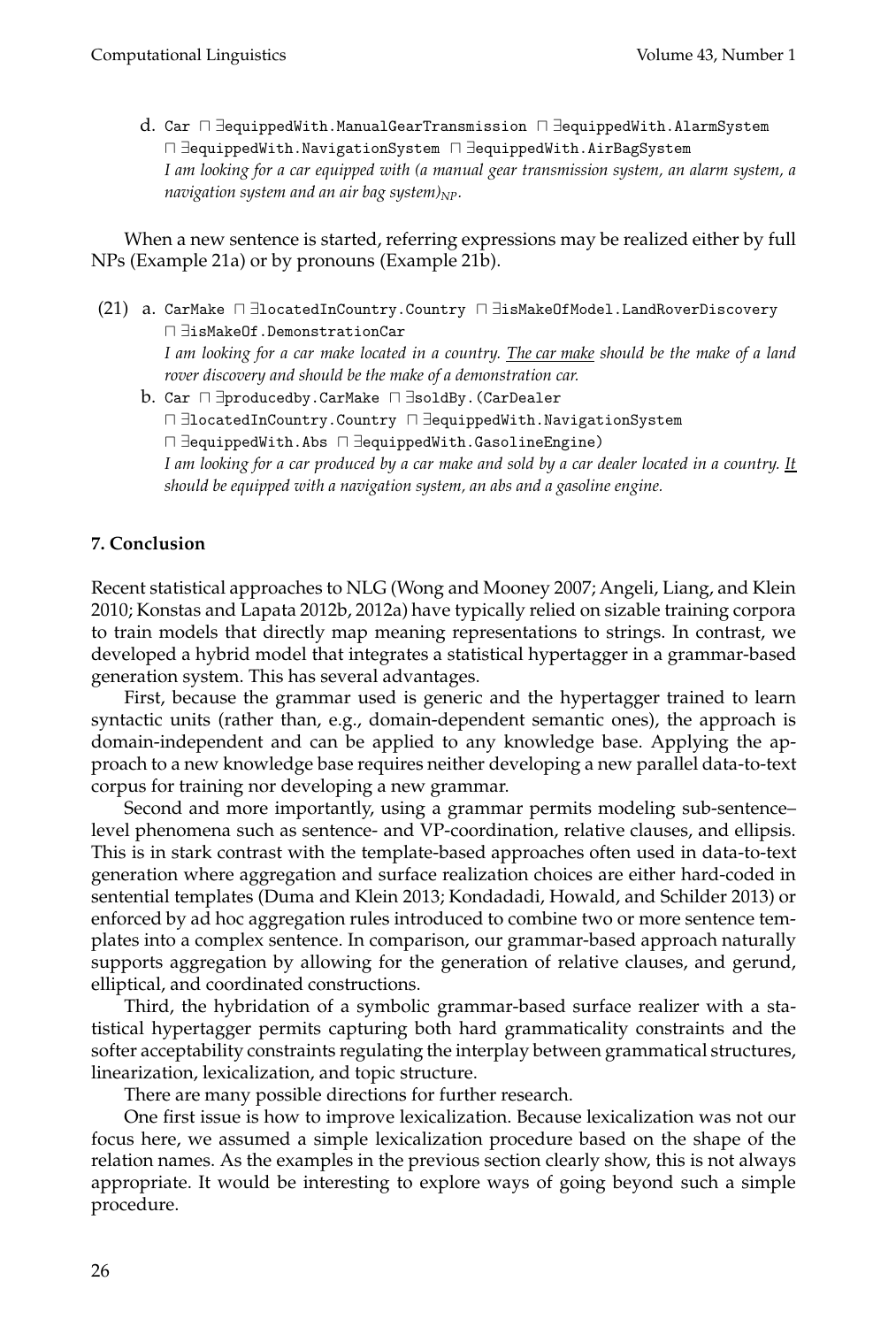Another interesting issue concerns generation from linked data $18$  and Resource Description Framework (RDF) triples. Linked data and RDF triples provide a generic graph-based data model for describing things and their relationships with other things. They are in this sense very similar to the binary relations and assertions contained in knowledge bases. We are currently exploring both whether and how the grammar we use could be extended to cover text generated from such data, as well as whether the sentence segmentation enforced by the hypertagger generalizes to the segmentation of text generated from linked data.

Finally, we are interested in exploring how our approach could be applied to more complex text and more complex data and, in particular, how it could be extended to handle the interactions between discourse connectives and microplanning. Indeed, the approach we have described here is currently restricted to simple data (conjunctive tree shape queries) and relatively simple text (limited discourse structure). In the future, we intend to investigate whether a similar hybrid approach could be used to generate structured discourse from more complex data such as, for instance, Abstract Meaning Representations (Banarescu et al. 2013), and representations produced by machine reading tools such as FRED (Draicchio et al. 2013) or the Discourse Representations Structures derived by Boxer (Bos 2008).

# **Appendix A. List of TAG Trees and Syntactic Classes Used by the Hypertagger**

Table A1 shows the list of TAG trees and abstract syntactic classes used in the annotation of the training corpus. The tree names follow the naming conventions of TAG. Uppercase letters indicate anchors. Phrasal projections are postfixed with the "x" symbol and integers indicate semantic role (e.g.,  $0$  for the first argument of a relation, 1 for the second). A beta prefix indicates an auxiliary tree. The W prefix indicates a *wh*-NP extraction. Thus for instance, W0nx0VVVnx1 indicates a subject relative tree (W0nx0) with three verbs as anchor (VVV) and an NP as complement (nx1).

<sup>18</sup> http://linkeddata.org/home.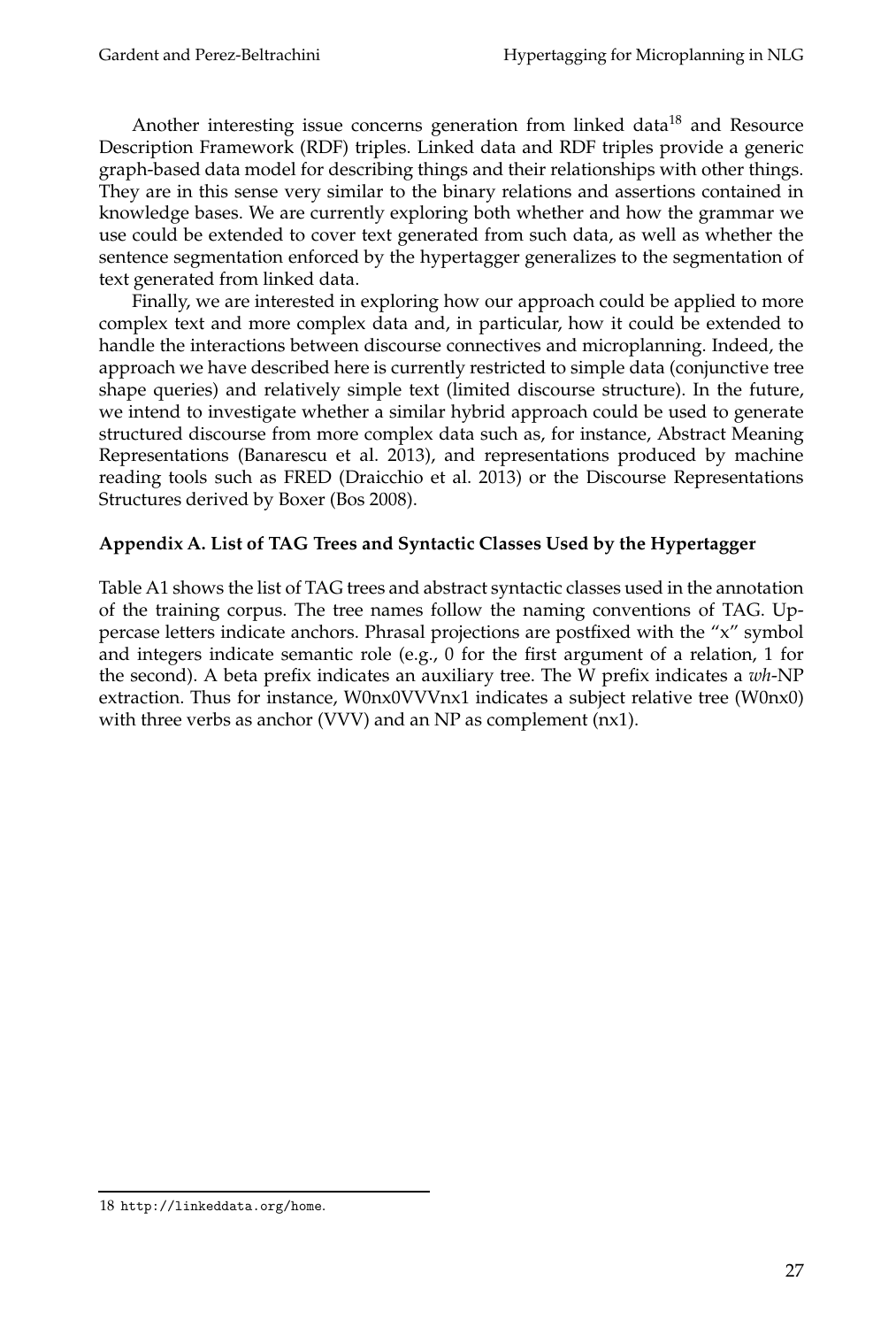#### **Table A1**

List of TAG trees and syntactic classes.

| Trees                                                                                                                                                                                                                                                        | Synt.Cl                                          |
|--------------------------------------------------------------------------------------------------------------------------------------------------------------------------------------------------------------------------------------------------------------|--------------------------------------------------|
| betavx0ANDVVDNpnx1, betavx0ANDVVnx1, betavx0ANDVVVpnx1,<br>betavx0ANDVVpnx1, betavx0COMMAVVnx1, betavx0COMMAVVVpnx1,<br>betanx0ANDVPnx1, betanx0COMMAVPnx1, betanx0COMMAVApnx1,<br>betanx0ANDPnx1, betanx0COMMAPnx1, betanx0COMMAVPpnx1,<br>betanx0ANDVPpnx1 | SharedSubj                                       |
| betavx0COMMAnx1, betavx0CONJnx1                                                                                                                                                                                                                              | Ellipsis                                         |
| sDOTDNPnx0VVax1, sDOTDNPnx0VVnx1, nx0BEnx1, sDOTnx0VVDNpnx1,<br>sDOTnx0VVnx1, sDOTnx0VVpnx1, sDOTnx0VVVnx1, sDOTnx0VVVpnx1,<br>sDOTnx0VVApnx1, sDOTPRO0VVnx1, sDOTPRO0VVVpnx1,<br>sDOTPRO1NVVnx1, sDOTPRO1NVVax1, sDOTPRO0VVDNpnx1,<br>sDOTPRO0VVVnx1        | Canonical                                        |
| betanx0VPpnx1, betanx0Pnx1                                                                                                                                                                                                                                   | PpartOrGerundOrPrerp                             |
| betanxBEnx, Npx0VVax1, Npx0VVnx1, W0nx0VVApnx1, W0nx0VVDNpnx1,<br>W0nx0VVnx1, W0nx0VVpnx1, W0nx0VVVnx1, W0nx0VVVpnx1,<br>W0nx0VVNpnx1                                                                                                                        | SubjRel                                          |
| ANDNpx0VVax1, ANDNpx0VVnx1, ANDWHnx0VVDNpnx1,<br>ANDWHnx0VVnx1, ANDWHnx0VVpnx1, ANDWHnx0VVVnx1,<br>ANDWHnx0VVVpnx1, ANDWHnxBEnx, COMMAWHnx0VVnx1,<br>COMMAWHnx0VVVpnx1, COMMAWHnx0VVDNpnx1,<br>COMMAWHnx0VVVpnx1, COMMANpx0VVnx1                             | SubjRelPU                                        |
| sCONJnx0VVpnx1, sCONJnx0VVApnx1, sCONJnx0VVVpnx1,<br>sCONJDNPnx0VVnx1, sCONJPRO0VVVpnx1, sCONJPRO1NVVax1,<br>sCONJPRO1NVVnx1, sCONJPRO0VVnx1, sCONJPRO0VVpnx1,<br>sCONJPRO0VVDNpnx1, sCONJPRO0VVApnx1                                                        | S-Coordination                                   |
| betanxPUnx<br>ax, nx<br>betaADJnx                                                                                                                                                                                                                            | Apposition<br>Unary-<br>argument<br>Word-adjunct |
|                                                                                                                                                                                                                                                              |                                                  |

### **Acknowledgments**

We thank the ANR and the ITEA 3 for funding the research leading to this article via the WebNLG and the ModelWriter projects. We would also like to thank Marc Dymetman, Elena Lloret, Christophe Cerisara, and the members of the SEPLN conference, the XRCE seminar in Grenoble, the ILCC/HCRC seminar in Edinburgh, and the Brown Bag Seminar at the National Library of Medicine in Bethesda for valuable feedback and discussions.

# **References**

Angeli, Gabor, Percy Liang, and Dan Klein. 2010. A simple domain-independent probabilistic approach to generation. In

*Proceedings of the 2010 Conference on Empirical Methods in Natural Language Processing*, pages 502–512.

- Appelt, Douglas E. 1982. Planning natural-language utterances to satisfy multiple goals. Technical report, DTIC Document.
- Banarescu, Laura, Claire Bonial, Shu Cai, Madalina Georgescu, Kira Griffitt, Ulf Hermjakob, Kevin Knight, Philipp Koehn, Martha Palmer, and Nathan Schneider. 2013. Abstract meaning representation for sembanking. In *Proceedings of the 7th Linguistic Annotation Workshop and Interoperability with Discourse*, pages 178–186, Sofia.
- Bangalore, Srinivas and Aravind K. Joshi. 1999. Supertagging: An approach to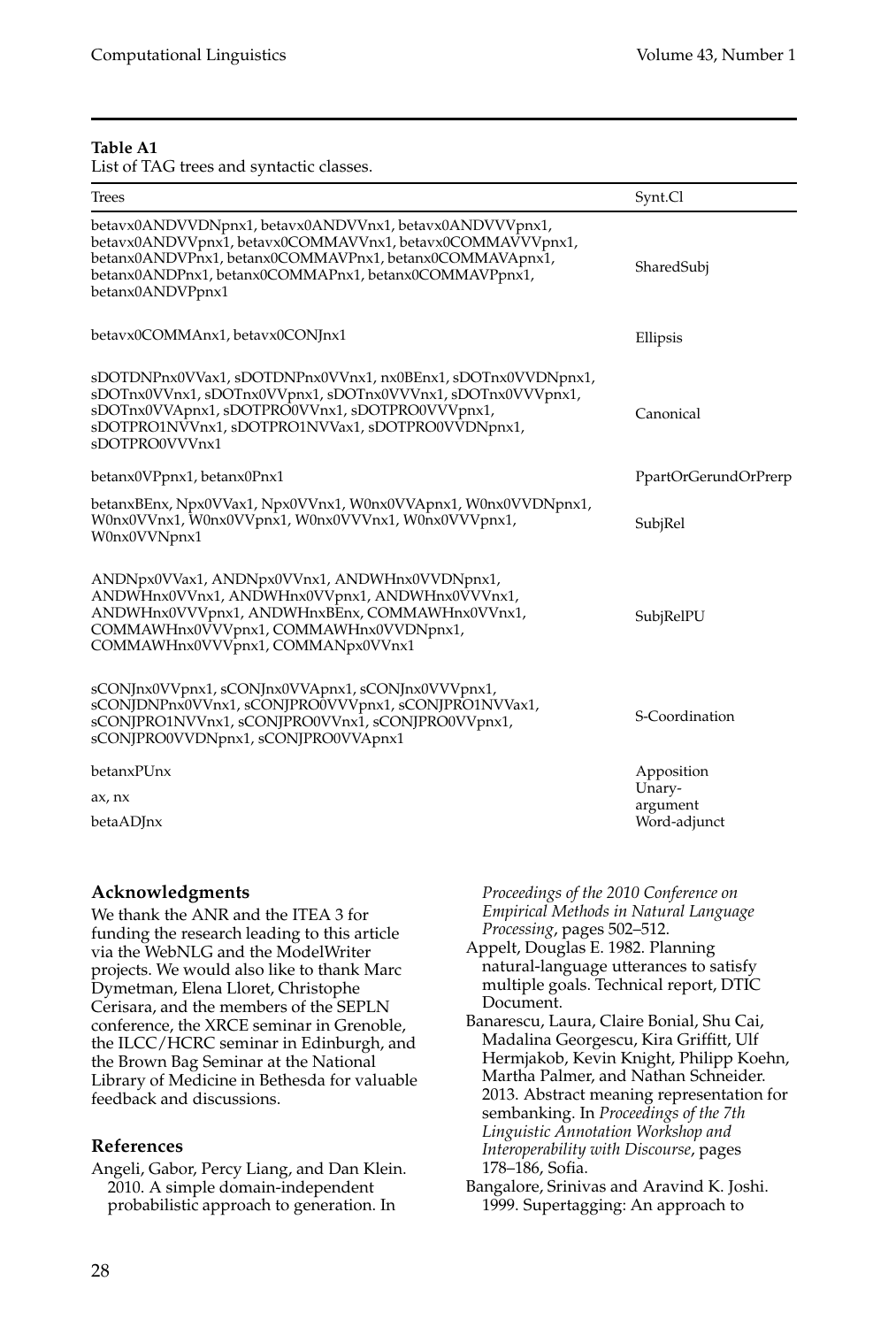almost parsing. *Computational Linguistics*, 25(2):237–265.

Bos, Johan. 2008. Wide-coverage semantic analysis with boxer. In *Proceedings of the 2008 Conference on Semantics in Text Processing*, pages 277–286.

Clark, Stephen and James R. Curran. 2004. The importance of supertagging for wide-coverage CCG parsing. In *Proceedings of the 20th International Conference on Computational Linguistics*, page 282.

Crabbé, Benoît, Denys Duchier, Claire Gardent, Joseph Le Roux, and Yannick Parmentier. 2013. XMG: eXtensible Meta Grammar. *Computational Linguistics*, 39(3): 581–620.

Curran, James R., Stephen Clark, and David Vadas. 2006. Multi-tagging for lexicalized-grammar parsing. In *Proceedings of the 21st International Conference on Computational Linguistics and the 44th Annual Meeting of the Association for Computational Linguistics*, pages 697–704.

Danlos, Laurence. 1987. *The Linguistic Basis of Text Generation*. Cambridge University Press.

Dethlefs, Nina, Helen Hastie, Heriberto Cuayáhuitl, and Oliver Lemon. 2013. Conditional random fields for responsive surface realisation using global features. In *Proceedings of the 51st Annual Meeting of the Association for Computational Linguistics (Volume 1: Long Papers)*, pages 1254–1263, Sofia.

Draicchio, Francesco, Aldo Gangemi, Valentina Presutti, and Andrea Giovanni Nuzzolese. 2013. FRED: From natural language text to RDF and OWL in one click. In *The Semantic Web: ESWC 2013 Satellite Events*, pages 263–267, Montpellier.

Duma, Daniel and Ewan Klein. 2013. Generating natural language from linked data: Unsupervised template extraction. In *Proceedings of the 10th International Conference on Computational Semantics (IWCS 2013) – Long Papers*, pages 83–94, Potsdam.

Espinosa, Dominic, Michael White, and Dennis Mehay. 2008. Hypertagging: Supertagging for surface realization with CCG. In *Proceedings of ACL-08: HLT*, pages 183–191.

Ferrandez, Oscar, Christian Spurk, Milen Kouylekov, Iustin Dornescu, Sergio Ferrandez, Matteo Negri, Ruben Izquierdo, David Tomas, Constantin Orasan, Guenter Neumann et al. 2011. The QALL-ME framework: A specifiable-domain multilingual question answering architecture. *[Web Semantics:](http://www.mitpressjournals.org/action/showLinks?crossref=10.1016%2Fj.websem.2011.01.002) [Science, Services and Agents on the World](http://www.mitpressjournals.org/action/showLinks?crossref=10.1016%2Fj.websem.2011.01.002) [Wide Web](http://www.mitpressjournals.org/action/showLinks?crossref=10.1016%2Fj.websem.2011.01.002)*, 9(2):137–145.

- Franconi, Enrico, Paolo Guagliardo, Sergio Tessaris, and Marco Trevisan. 2011a. A natural language ontology-driven query interface. In *9th International Conference on Terminology and Artificial Intelligence*, page 43, Paris.
- Franconi, Enrico, Paolo Guagliardo, and Marco Trevisan. 2010a. An intelligent query interface based on ontology navigation. In *Proceedings of the Workshop on Visual Interfaces to the Social and Semantic Web (VISSW 2010)*. Palo Alto, US.

Franconi, Enrico, Paolo Guagliardo, and Marco Trevisan. 2010b. Quelo: A NL-based intelligent query interface. In *Proceedings of the 2nd Workshop on Controlled Natural Languages (CNL 2010)*, Sicily. CEUR Workshop Proceedings.

Franconi, Enrico, Paolo Guagliardo, Marco Trevisan, and Sergio Tessaris. 2011. Quelo: An Ontology-Driven Query Interface. In *Proceedings of the 24th International Workshop on Description Logics (DL 2011)*, pages 488–498, Barcelona.

Gardent, Claire and Eric Kow. 2007. A symbolic approach to near-deterministic surface realisation using tree adjoining grammar. In *Proceedings of the 45th Annual Meeting of the Association for Computational Linguistics*, pages 328–335.

Gardent, Claire and Laura Perez-Beltrachini. 2010. RTG based surface realisation for TAG. In *Proceedings of the 23rd International Conference on Computational Linguistics (COLING 2010)*, pages 367–375, Beijing.

Guagliardo, Paolo. 2009. Theoretical foundations of an ontology-based visual tool for query formulation support. Technical report, KRDB Research Centre, Free University of Bozen-Bolzano, October.

Keet, C. Maria, Ronell Alberts, Aurona Gerber, and Gibson Chimamiwa. 2008. Enhancing Web portals with ontology-based data access: The case study of South Africa's Accessibility Portal for People with Disabilities. In *Proceedings of the 11th International Workshop on OWL: Experiences and Directions (OWLED 2014)*, Riva del Garda.

Kondadadi, Ravi, Blake Howald, and Frank Schilder. 2013. A statistical NLG framework for aggregated planning and realization. In *Proceedings of the 51st Annual Meeting of the Association for Computational Linguistics (Volume 1: Long Papers)*, pages 1406–1415, Sofia.